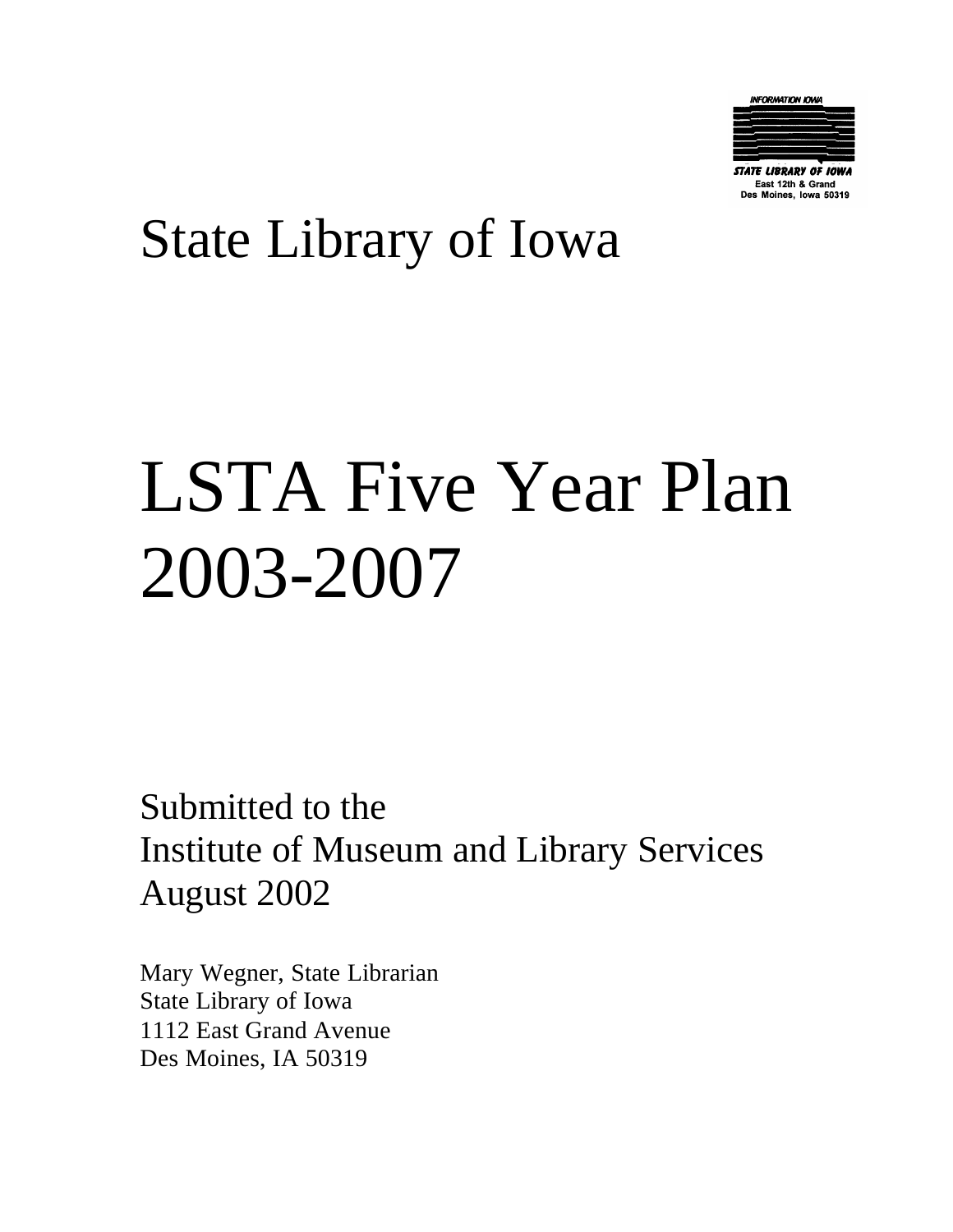## Table of Contents

| Overview of goals                                                                                                                                                                                                                                                     | $\mathbf{1}$                          |
|-----------------------------------------------------------------------------------------------------------------------------------------------------------------------------------------------------------------------------------------------------------------------|---------------------------------------|
| <b>Mission statement</b>                                                                                                                                                                                                                                              | $\overline{2}$                        |
| Needs assessment                                                                                                                                                                                                                                                      | 3                                     |
| Need 1 / Goal 1 / Outputs / Outcomes / Activities<br>Need 2 / Goal 2 / Outputs / Outcomes / Activities<br>Need 3 / Goal 3 / Outputs / Outcomes / Activities<br>Need 4 / Goal 4 / Outputs / Outcomes / Activities<br>Need 5 / Goal 5 / Outputs / Outcomes / Activities | $\overline{4}$<br>8<br>10<br>12<br>15 |
| Evaluation plan                                                                                                                                                                                                                                                       | 18                                    |
| Stakeholder involvement                                                                                                                                                                                                                                               | 18                                    |
| <b>Communications procedures</b>                                                                                                                                                                                                                                      | 19                                    |
| Monitoring procedures                                                                                                                                                                                                                                                 | 19                                    |
| Sources consulted                                                                                                                                                                                                                                                     | 20                                    |
| Appendix                                                                                                                                                                                                                                                              | 20                                    |
| Assurances                                                                                                                                                                                                                                                            | 20                                    |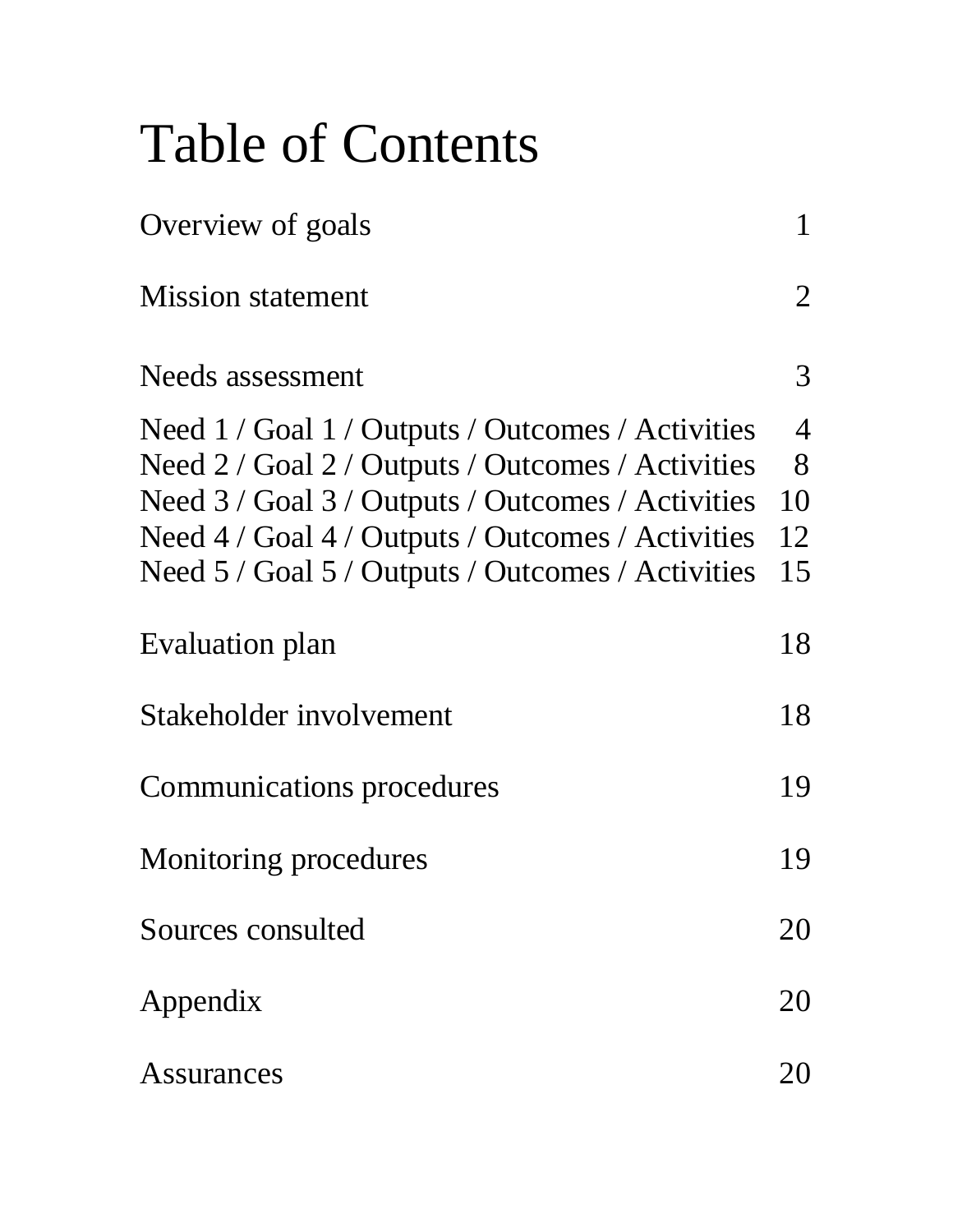## **Overview of goals**

The following goals were developed for the State Library of Iowa Library Services and Technology Act Five-Year Plan, FY2003-2007:

Goal 1: Provide expanded, equitable access to library information, materials and services to Iowans of all ages, using an understanding of customer needs to improve services and to increase customer awareness of library resources

Goal 2: Improve library service to Iowans through knowledgeable, customer-oriented staff and well-informed, effective public library trustees

Goal 3: Position librarians to be recognized as the experts in helping Iowans become competent information consumers

Goal 4: Identify and encourage resource sharing and partnerships in order to help libraries provide effective, high-quality service to Iowans

Goal 5: Strengthen Iowa's libraries through state level leadership and statewide library advocacy, coordination and planning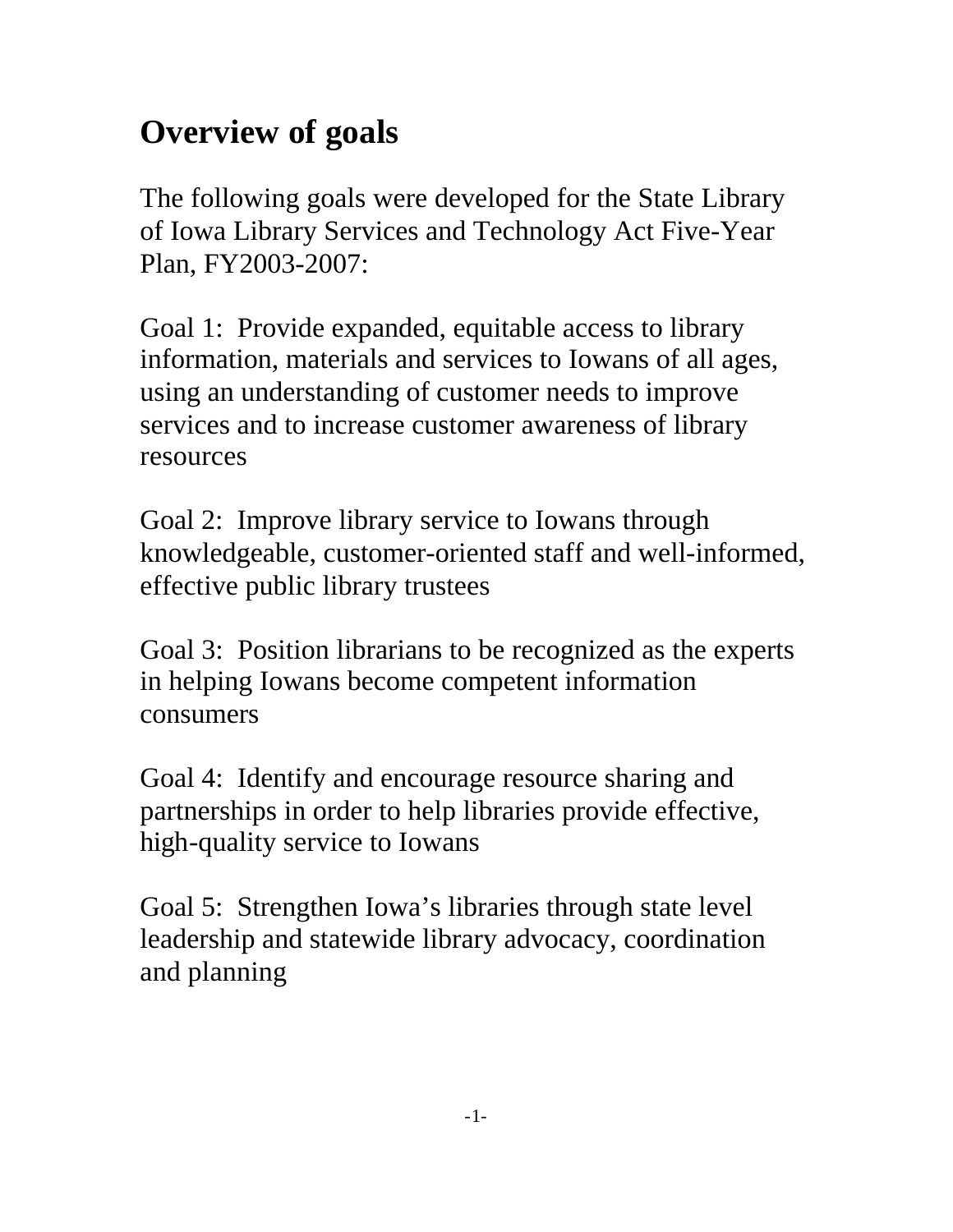### **State Library of Iowa mission statement:**

**The State Library advocates for Iowa libraries and promotes excellence and innovation in library services in order to provide statewide access to information for all Iowans.**

### **Statewide vision for library services, developed by representatives of the Iowa library community in 1994:**

**Each Iowan will have equal access to information and ideas in order to participate knowledgeably and productively in a democratic society and to lead an enriched life through lifelong learning.** 

## **Iowa Library Service Areas and State Library of Iowa Plan of Service FY03-05 mission statement:**

**Helping libraries provide the best possible service to Iowans**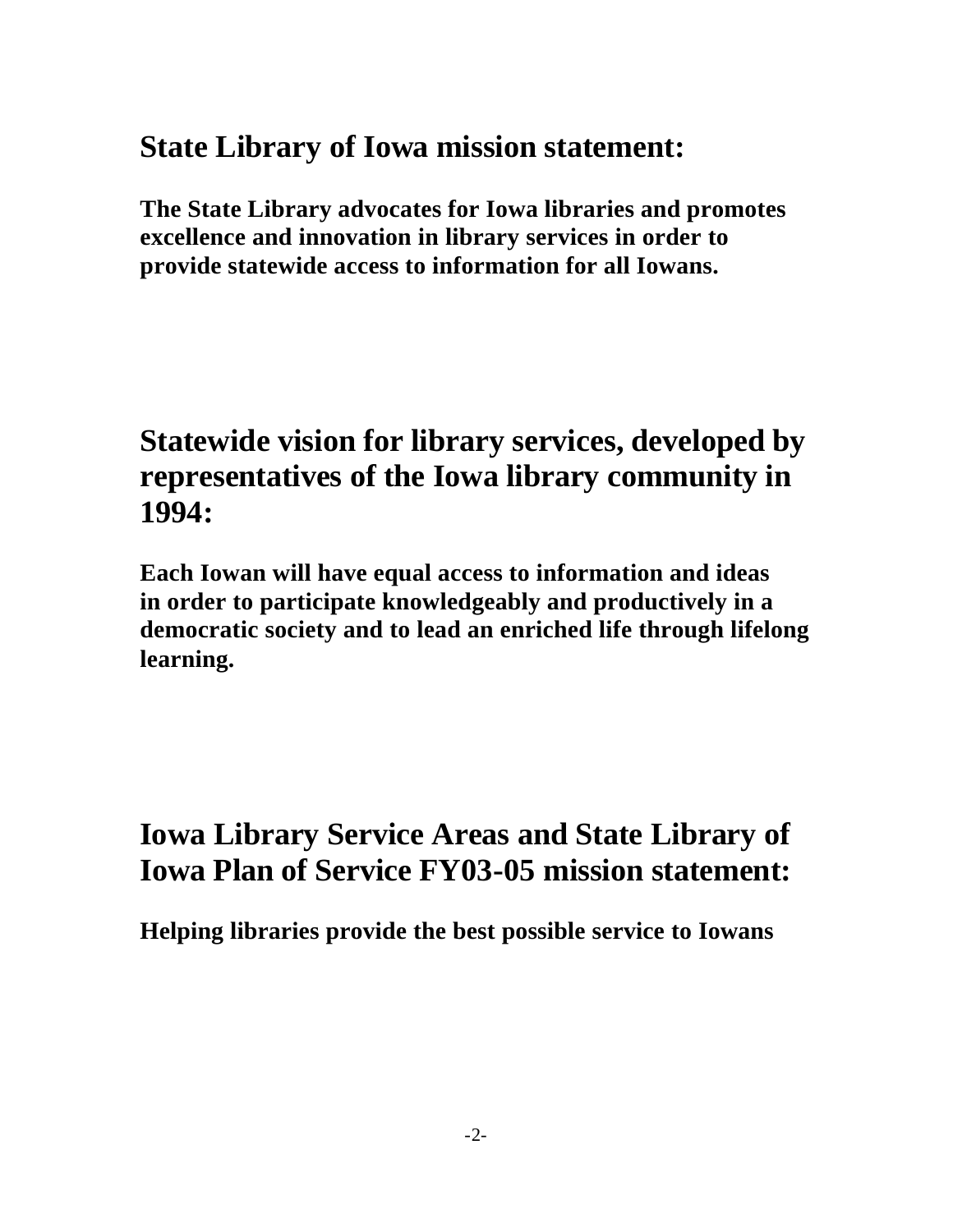#### **Needs Assessment**

The Iowa Commission of Libraries, the State Library's governing board, convened the Library Services Task Force in August 2000. This group consisted of 46 Iowans from across the state, including librarians from all types of libraries, library trustees, legislators, members of Iowa Regional Library system (now called Library Service Areas) and Area Education Agencies, and citizens. Their mission was to make recommendations to the Commission on positioning libraries to effectively and efficiently meet the future needs of Iowans. Needs and expectations of Iowa Library customers and funding authorities were identified and examined by the Task Force, and are reflected in its recommendations. The Commission received the Task Force recommendations in December 2000, carefully studied them, solicited input from the Iowa library community, and with a few changes, forwarded the recommendations to the Governor and the Iowa General Assembly. These recommendations are now known as Iowa Commission of Libraries priorities and serve as a blueprint for future development of the Iowa library system.

A second need assessment was conducted in 2001 as part of the process to formulate the joint Library Service Area – State Library Plan of Service 2003-2005. Biennial development of this plan is mandated by the Code of Iowa. In 2001, Library Service Area and Library Development staff from the State Library chose to completely revamp this plan, and used the process outlined in the The New Planning for Results by Sandra Nelson (the Public Library Association planning model) to do so. The group conducted a strengths/weaknesses/opportunities/threat analysis of the Iowa library situation, identified needs and put them in priority order, and identified service responses.

Needs identified by the Library Services Task Force were similar to those identified by the Library Service Area and Library Development staff group. These needs were further analyzed and documented by State Library staff during the development of the LSTA plan. Sources consulted are identified in the text of the LSTA plan and/or listed at the close of this document. The text of the Library Services Task Force report and the documents created during the development of the Plan of Service 2003-2005 are cited in the appendix to this document.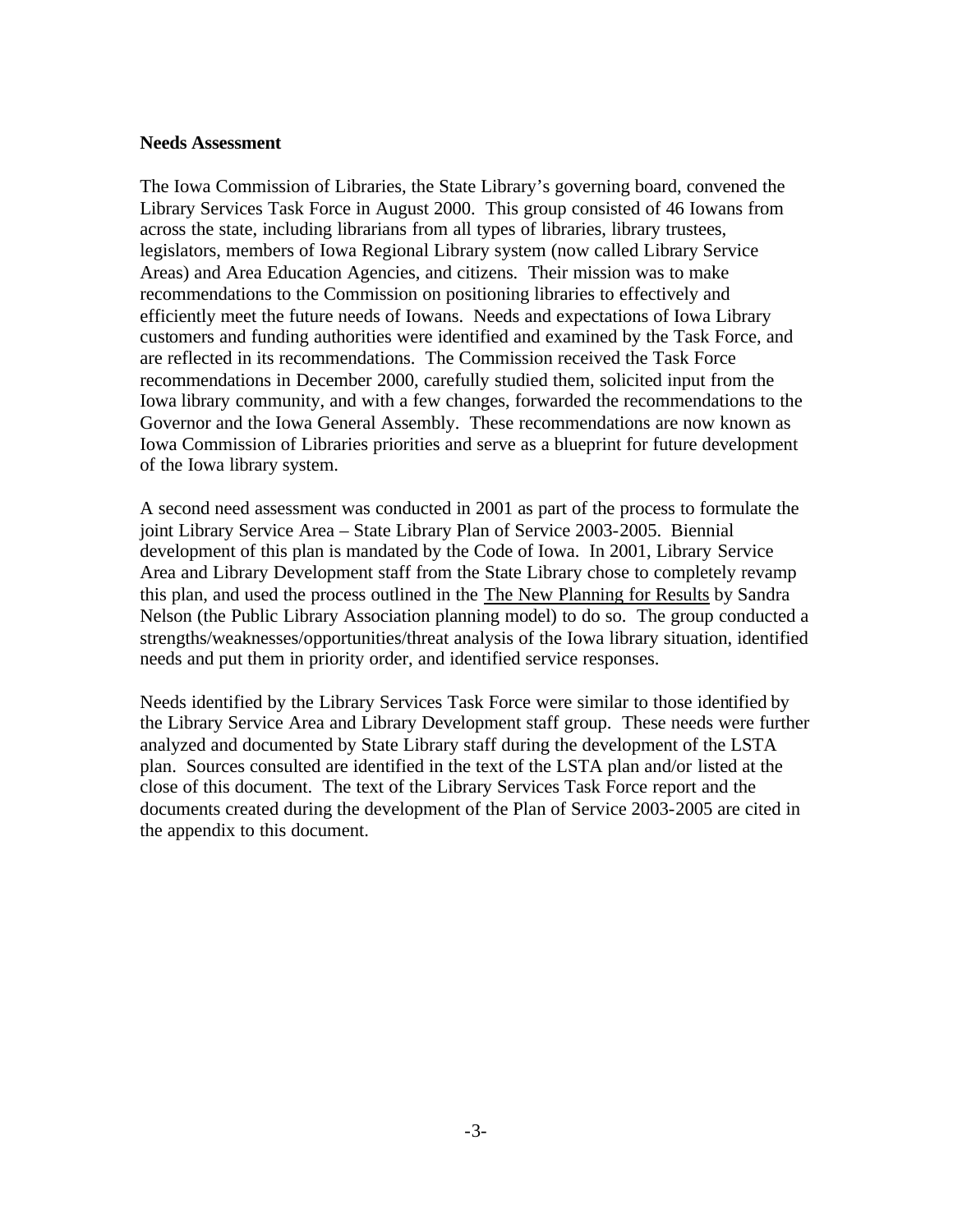#### **Need 1**

**Iowans need equitable access to information and materials through their libraries, including cost-effective advanced telecommunications services; librarians need a better understanding of customer needs in order to provide information to people when they need it and in the format they want.**

Iowans use and value their libraries. 1,747,000 Iowans are registered public library borrowers. Iowans visited their public libraries 13.9 million times last year, and checked out 25.4 million items. Circulation per capita for Iowa public libraries is 11.6, nearly twice the national average. Iowa ranks  $10<sup>th</sup>$  nationally in library visits per capita and also ranks  $10<sup>th</sup>$  nationally in public library circulations per capita.

However, there are major challenges to providing Iowans adequate and equitable access to information and materials through their libraries. Collection size, staffing, access to technology and funding vary widely among Iowa's libraries. Iowa has seven metropolitan areas with populations over 100,000, but only 34 of Iowa's 543 public libraries are in communities with populations greater than 10,000. Seventy-seven percent (417 of 543) of Iowa public libraries are located in towns with populations of less than 2500. Per capita expenditures in FY01 by Iowa public libraries ranged from \$2.43 to \$191.94, with an average of \$32.16. Annual collection expenditures in FY01 by Iowa public libraries ranged from \$81 to \$706,962. Collection expenditures in FY01 by libraries at the  $50<sup>th</sup>$  percentile were \$3027 for libraries in communities of under 500, \$5325 by libraries in communities of 500 to 999, and \$316,540 by libraries in communities larger than 50,000.

Library accessibility is a challenge in some communities. Some libraries are not adequately accessible to persons with disabilities, and others struggle to be open an adequate number of hours per week and at times convenient for library customers. Iowa public libraries are open an average of 33 hours per week; that average is 24 hours per week for libraries in communities with populations less than 2500.

The main source of public library funding in Iowa is local property taxes. This inherently results in inequities in funding since property values vary widely across the state. Iowa's public libraries rank  $32<sup>nd</sup>$  in the nation in total income per capita. State funding makes up 2.8% of the income of Iowa public libraries, while the national average is 6%. State spending for libraries is \$0.68 per capita, while the national average is \$1.50.

While public libraries are well-positioned to offer Internet access to citizens who do not have computers at home, only 25 percent of Iowa public libraries have high speed Internet access. Nationally, at least 80 percent of public libraries offer high speed access. *Iowa 2010: The New Face of Iowa* states that "An overwhelming 81% of the population believes the Iowa economy is at least somewhat dependent upon the Internet, computers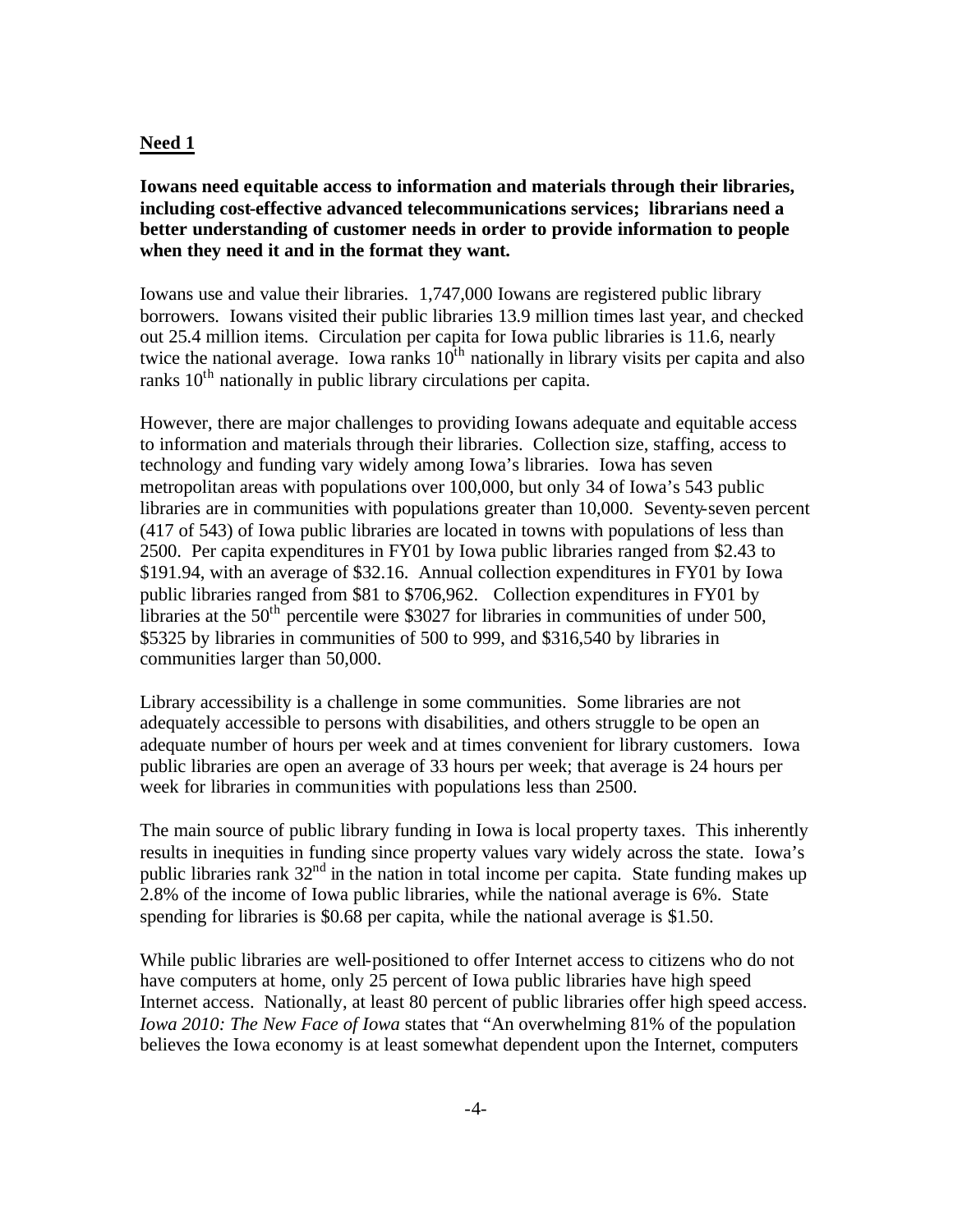and telecommunications. Yet only 16 percent of Iowa's counties have a level of competition among Internet providers that bring access to a variety of services and lower costs." Iowa also ranks  $49<sup>th</sup>$  in the nation in the number of public access Internet computers per library building. Iowa has 2.3 public access Internet computers per public library building, while the national average is 5.8.

School libraries are funded through local school budgets, which are also widely variable across the state. The Code of Iowa does not require that school districts provide library services. School library media specialist positions and school library materials budgets have been cut in recent years. Iowa has a strong history of supporting education with funding, however policymakers have not yet been convinced there is a connection between education and libraries.

Iowa libraries need to reflect both demographic changes and customer demand in their materials, services and programs. Notable demographic issues in Iowa include the percentage of working parents, the percentage of senior citizens, and increasing diversity of the population.

Iowa ranks second in the country in the percentage of working parents with young children, and first in the country in the percentage of working parents with school age children. Because so many Iowa children receive childcare outside their homes, information on early childhood literacy development needs to be made available to childcare providers.

Public library annual reports show that elderly customers are increasingly using their local libraries. Iowa ranks third in the nation in the percentage of population age 65 and over, and second in the percentage of population age 85 and over. In 20 years, nearly one in every five Iowans will be age 65 or older.

Iowa's population continues to be mostly white, but new figures show an increasing diversity. For example, Iowa's minority population increased from 2.9% to 5.1% since 1990. The number of Hispanics in Iowa more than doubled in the past ten years, with much of the growth coming in rural Iowa.

Currently, no statewide data is collected regarding library customers and their priorities. Iowa librarians need a better understanding of customers and potential customers, in order to be responsive to their needs and to provide high quality library services. Although the information environment has changed dramatically, the last statewide market research about library awareness and library use in Iowa was conducted in 1998.

**Goal 1: Provide expanded, equitable access to library information, materials and services to Iowa ns of all ages, using an understanding of customer needs to improve services and to increase customer awareness of library resources.**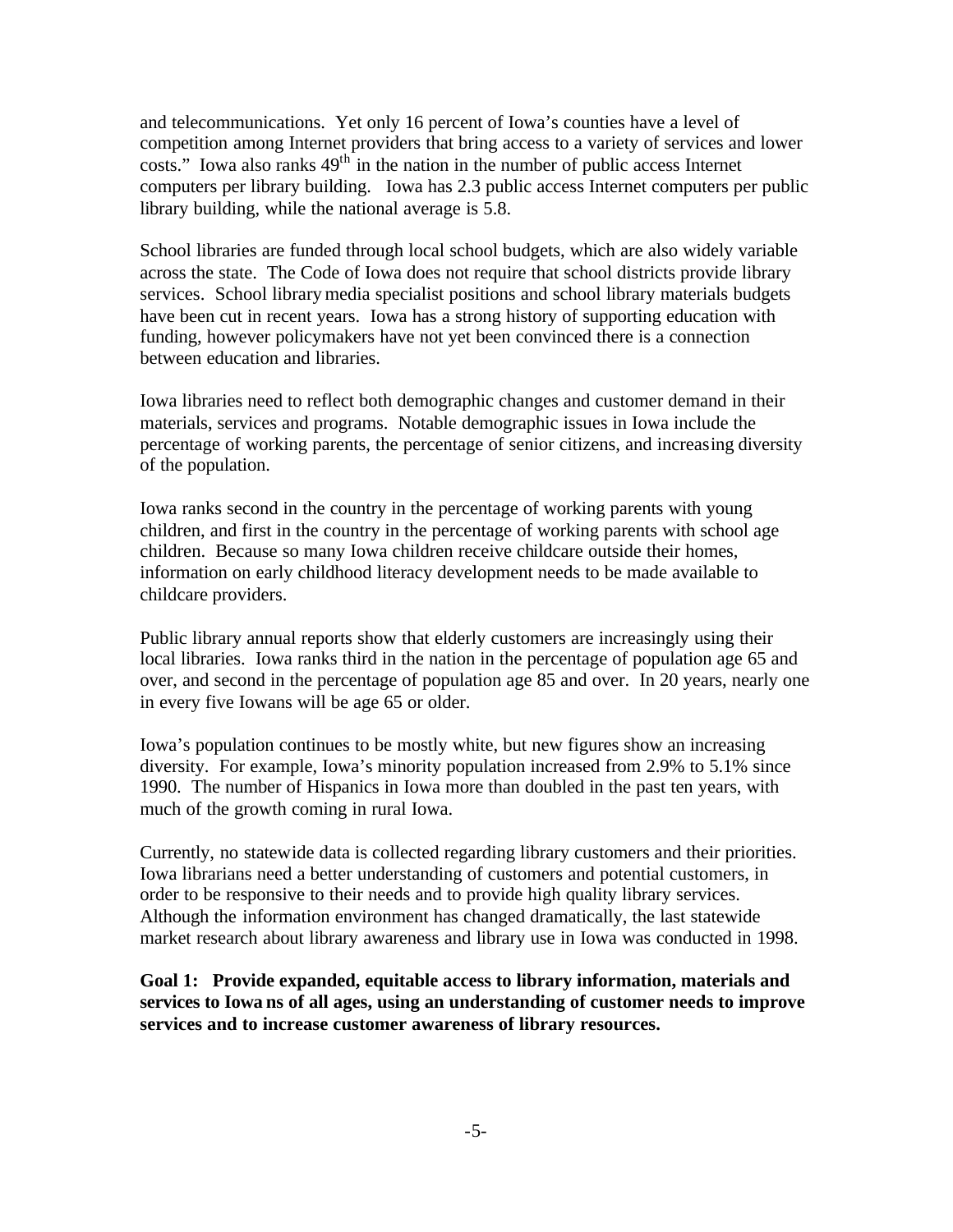#### **LSTA goals addressed:**

- *Expanding services for learning and access to information and educational resources in a variety of formats, in all types of libraries, for individuals of all ages. (Goal 1)*
- *Developing library services that provide all users access to information through local, state, regional, national, and international electronic networks. (Goal 2)*
- *Targeting library services to individuals of diverse geographic, cultural, and socioeconomic backgrounds, to individuals with disabilities, and to individuals with limited functional literacy or information skills. (Goal 5)*
- *Targeting library and information services to persons having difficulty using a library and to underserved urban and rural communities, including children from families with incomes below the poverty line. (Goal 6)*

#### **Targeted Outputs:**

- 1. The percentage of libraries of all types subscribing to State Library sponsored databases will increase to 75% by FY06.
- 2. Use of electronic resources, measured by the number of search transactions, will increase 10% annually.
- 3. The number of state documents available through the State Library's electronic document repository will increase by 10% each year.
- 4. At least 10 Iowa libraries will contribute digitized Iowa heritage materials to a central web site maintained by the State Library by FY06.
- 5. A marketing survey will be conducted and results will be available by the end of FY04.
- 6. A coordinated library public relations strategy will be developed by the end of FY05.
- 7. A follow-up library marketing survey will be conducted by early FY07.
- 8. The number of children participating in summer library reading programs will increase 10% by FY06.
- 9. The number of librarians who submit evaluation surveys reporting the benefits to children of the summer library reading program will increase from the current 50% to 80% by FY06.
- 10. The number of public access Internet computers per library building will increase to 5.8 (the 2002 national average) by FY06.
- 11. The number of public library staff trained in early childhood literacy strategies will increase by 10% by FY06.
- 12. The number of libraries that providing reading and literacy outreach programs to targeted populations and customers with special needs will increase by 10% by FY06.
- 13. The number of libraries with high-speed Internet access will increase to 80% (the 2002 national average) by FY06.
- 14. The number of libraries participating in the federal e-rate program will increase by 10% by FY06.

#### **Targeted Outcomes:**

- 1. In FY07, a randomized sample survey will show that 50% of Iowa library users surveyed are aware of online databases and web-based resources offered through the State Library.
- 2. Seventy-five percent of online databases users surveyed will indicate positive benefits for themselves or their families by FY07.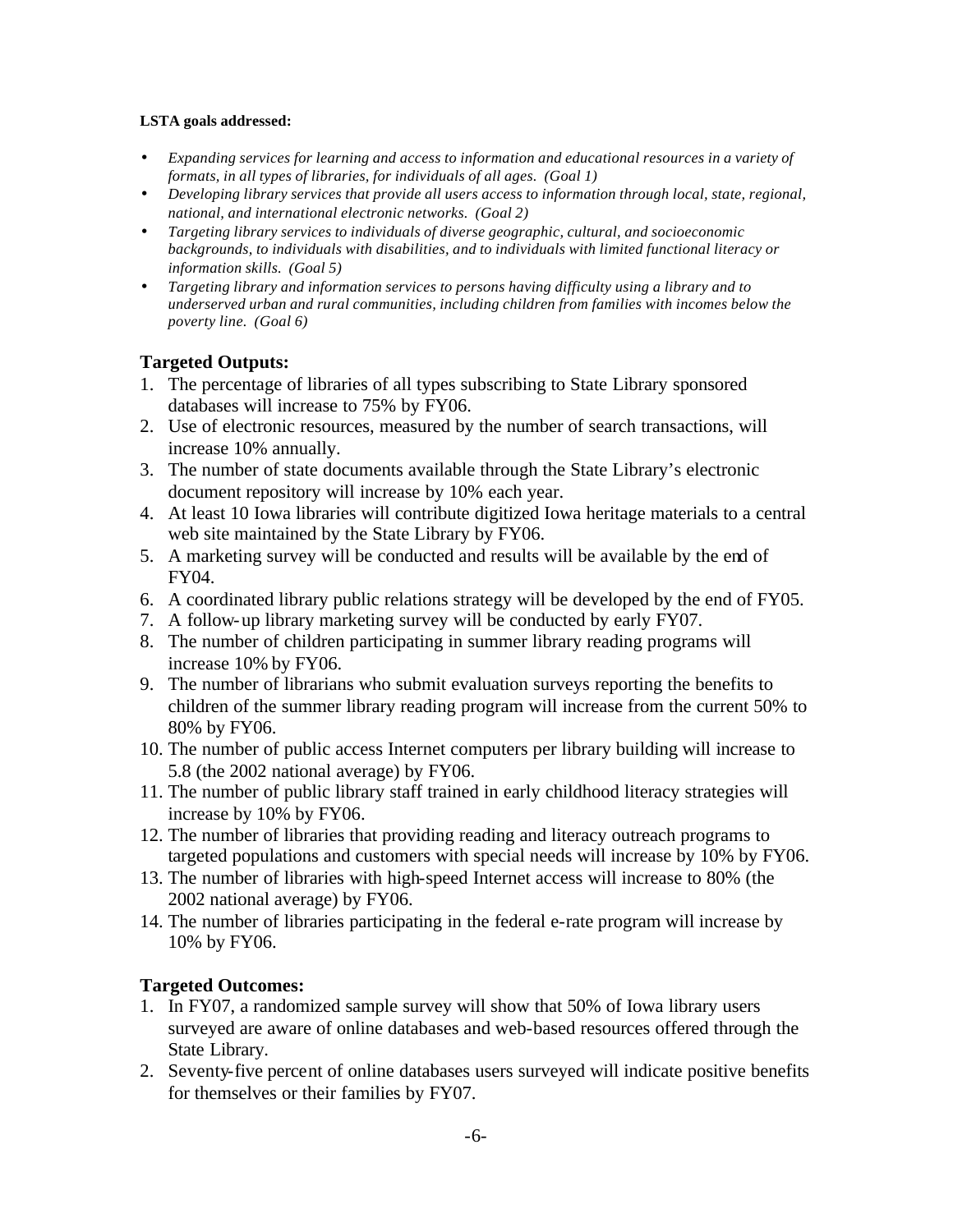#### **Selected Activities:**

- 1. Provide funding for databases to meet the information needs of Iowans
	- a. Continue to provide FirstSearch to all libraries in Iowa.
	- b. Provide EBSCOhost to all libraries in Iowa at subsidized rates.
	- c. Provide additional databases when funding permits.
	- d. Evaluate quality and cost-effectiveness of databases.
- 2. Explore the provision of 24-hour online library reference service to Iowa libraries.
- 3. Help Iowa libraries access high quality, cost-effective advanced telecommunications services.
	- a. Assist libraries in receiving Universal Service funds (e-rate discounts).
	- b. Apply for eligible Universal Service funds (e-rate) discounts for the State Library and library consortia.
	- c. Provide Internet access to libraries when appropriate.
	- d. Identify high speed Internet options for Iowa libraries.
	- e. Consult with libraries on their video-teleconferencing needs.
- 4. Provide Iowans with electronic access to Iowa resources
	- a. Facilitate the identification and digitization of Iowa resources.
	- b. Support access to state documents online.
	- c. Enhance the State Library web site.
	- d. Provide enhanced access to Iowa census and demographic information online.
	- e. Enhance access to the State Library's online catalog.
- 5. Conduct ongoing market research and analysis to help libraries determine priority needs of customers and potential customers.
- 6. Develop a coordinated public relations strategy to increase public awareness and use of library resources and services.
- 7. Encourage and facilitate targeted reading and literacy programs and other library services to children, older adults, the underserved, and customers with special needs. Examples of programs to be supported (either directly or through subgrants) are:
	- a. Early childhood literacy programs.
	- b. Library programs for day care centers and preschool children.
	- c. Library programs for school age children.
	- d. Statewide summer library programs for children and young adults.
	- e. Library programs for home schoolers.
	- f. Library programs for elderly.
	- g. Library programs for homebound customers of all ages.
	- h. Library programs for adults in nursing homes and assisted living centers.
	- i. Library programs for residents of state institutions.
	- j. Library programs that enhance diversity.
	- k. Library programs for customers with limited English-language skills.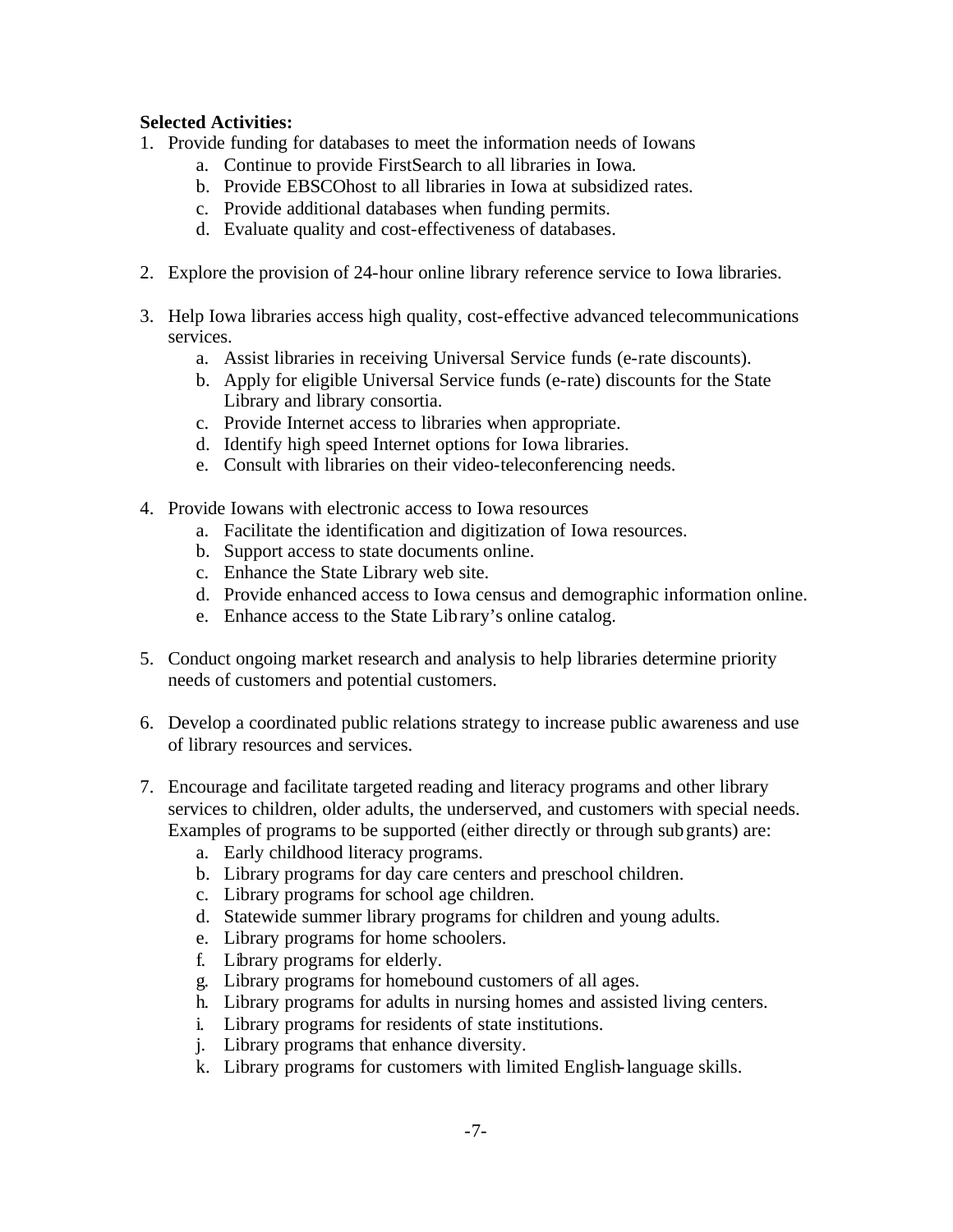- l. Liaisons between State Library staff and agencies that support and serve people at risk.
- m. Liaisons between state library staff and other agencies that support literacy.
- n. Use of adaptive technology in libraries.
- o. Web pages designed for people with disabilities.
- 8. Support statewide access to an audio/visual collection.

#### **Need 2**

#### **Iowans need high quality library services and programs that depend on knowledgeable, customer-oriented library staff and well-informed, effective boards of trustees.**

Of the 543 public libraries in Iowa, only 14 percent have library directors with a master's degree in library science. High staff turnover of about 20 percent annually (due in part to low salaries) compounds the challenge of providing basic library skills training to the remaining 86 percent. According to 1999-2000 public library statistics, the average Iowa library spent 53 percent of its budget on staff costs, while the national average was 64 percent. In towns with populations of 500 to 999, the library's director's average hourly wage was \$7.06; in towns with populations of 1,000 to 2,500, the average hourly wage was \$8.35.

The State Library offers Public Library Management courses for non-MLS public library directors, but there is no statewide, systematic basic skills training program for library support staff who are frequently the "face" of library customer service.

Customer expectations for both traditional and electronic library services, along with continually changing technology, make huge demands on staff in libraries of all types. Participation in continuing education is necessary in order to keep up-to-date, but time and funding for training opportunities is limited, even in the largest academic and public libraries.

A particular concern of MLS librarians is the lack of continuing education offered by the University of Iowa School of Library and Information Science. The school has chosen to take a very limited role in continuing education for library school graduates. For example, only one program is being offered in 2002, the Festival of Books for Young People. Therefore, the continued learning needs of MLS librarians in Iowa must be met by other continuing education sponsors, including the State Library of Iowa and the Iowa Library Association.

Most of Iowa's 543 public libraries are governed by boards of trustees with policymaking authority. There are approximately 3,500 Iowa library trustees. To be effective, all of them need to be well informed about their five major roles: advocating for quality library service for the community; planning for the future of the library; monitoring and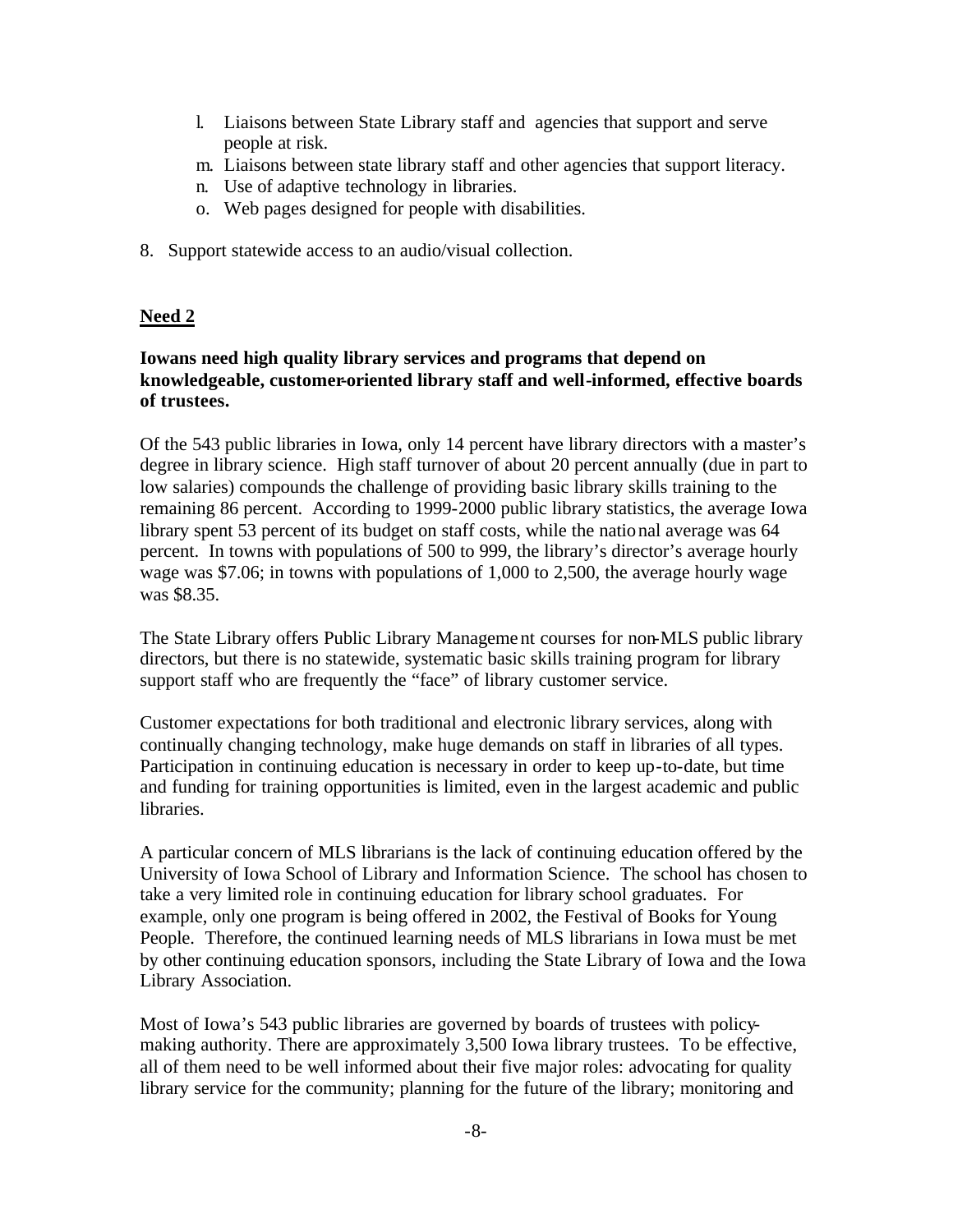evaluating the overall effectiveness of the library; developing and adopting policy; and hiring and evaluating the library director. Currently, trustees from only 26 percent of the libraries participate in continuing education offered by the State Library and the Iowa Library Service Areas. Some library directors are able to provide library board orientation locally. However, the majority of directors need assistance to fully educate and inform their trustees.

#### **Goal 2: Improve library service to Iowans through knowledgeable, customeroriented staff and well-informed, effective public library trustees.**

#### **LSTA goals addressed:**

• *Expanding services for learning and access to information and educational resources in a variety of formats, in all types of libraries, for individuals of all ages. (Goal 1)*

#### **Targeted Outputs:**

- 1. 90% of public library directors will participate annually in the Iowa Certification Program for Public Librarians.
- 2. 90% of participants in town meetings each year will indicate that the meeting was worth their time.
- 3. On a cumulative basis from FY03-07, 40% of public libraries will have trustees participating in trustee education programs.

#### **Targeted Outcomes**:

- 1. 80% of staff completing each Public Library Management 1 and 2 class from FY03- 07 will indicate they have a good or excellent ability to deal with selected library management issues.
- 2. From FY03-07, follow-up surveys (conducted one to six months later) of Iowa library staff and trustees attending selected continuing education programs (at least one annually) will indicate that 50% of the participants experienced a change in knowledge, skills or attitude as a result of the training.

#### **Selected Activities:**

- 1. Provide learning tools, training and continuing education in a variety of formats for Iowa library staff.
	- a. Conduct a statewide continuing education needs assessment of Iowa library staff.
	- b. Offer training and education programs for Iowa library staff based on identified needs.
	- c. Offer Public Library Management 1 and 2 as part of the Iowa Certification Program for Public Librarians.
	- d. Revise the Iowa Certification Program for Public Librarians so that there are more options for meeting continuing education requirements, including continuing education credit for implementing training attended.
	- e. Update and publish the Iowa Public Library Director's Handbook.
	- f. Provide annual town meetings in locations around the state.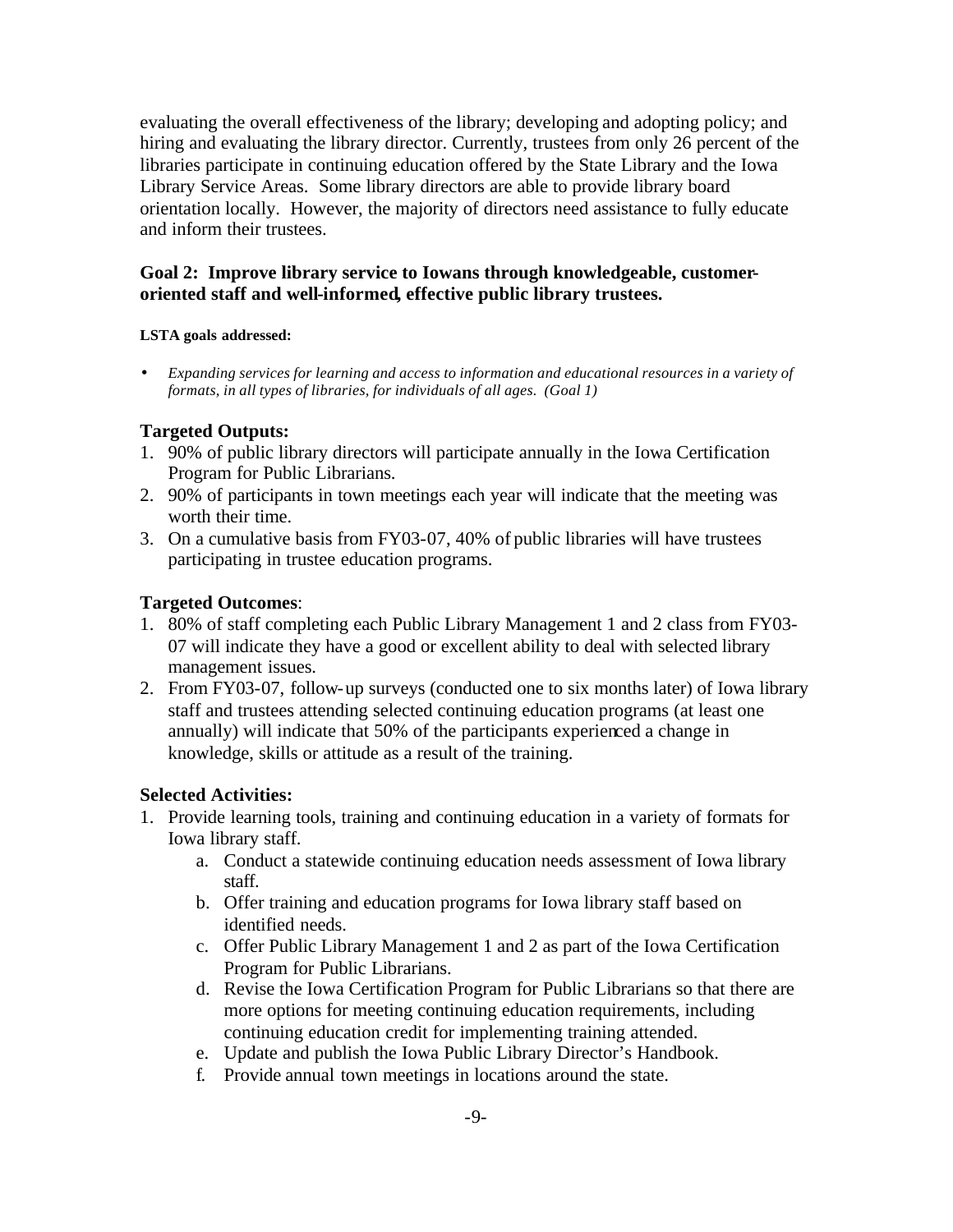- g. Sponsor national educational teleconferences when the topic has statewide appeal.
- h. Provide an online continuing education catalog.
- i. Explore the feasibility of developing a statewide training program for library support staff.
- j. Develop web-based continuing education opportunities and evaluate their effectiveness.
- k. Coordinate and deliver training using the State Library distance education learning rooms and others in the state.
- 2. Provide learning tools, training and continuing education in a variety of formats for Iowa library trustees.
	- a. Conduct a statewide continuing education needs assessment of trustees.
	- b. Offer training and education programs for Iowa library trustees based on identified needs.
	- c. Update and publish the Iowa Library Trustee's Handbook.
- 3. Provide and promote the State Library's professional library science collection for the use of all Iowa library staff

#### **Need 3**

#### **Iowans need to be able to recognize when information is needed and have the skills to locate, evaluate, and use it effectively**.

"Information literate people are those who have learned how to learn. They know how to learn because they know how knowledge is organized, how to find information and how to use information in such a way that others can learn from them. They are people prepared for lifelong learning, because they can always find the information needed for any decision or task at hand." (American Library Association, Presidential Committee on Information Literacy, Final Report, 1989)

Technology is changing the way that Iowans live, learn, work, and govern. Information literacy is key for students if they are to prosper in today's information society; information literacy is also critical to success in today's job market. Librarians – working in libraries of all types – have an important role to play in helping their communities become information literate. Teaching others how to find and critically evaluate information is a unique skill that librarians bring to our information-overloaded society. Librarians provide more than facts. They provide expertise and services to ad meaning to the facts. As Lucia Herndon, former Iowan and now Philadelphia Inquirer columnist explained in a May 29 column, "A library is like a kitchen. You can have the most modern facility with all the appliances, cookware,…food, and condiments. But you need a cook to make it mean anything."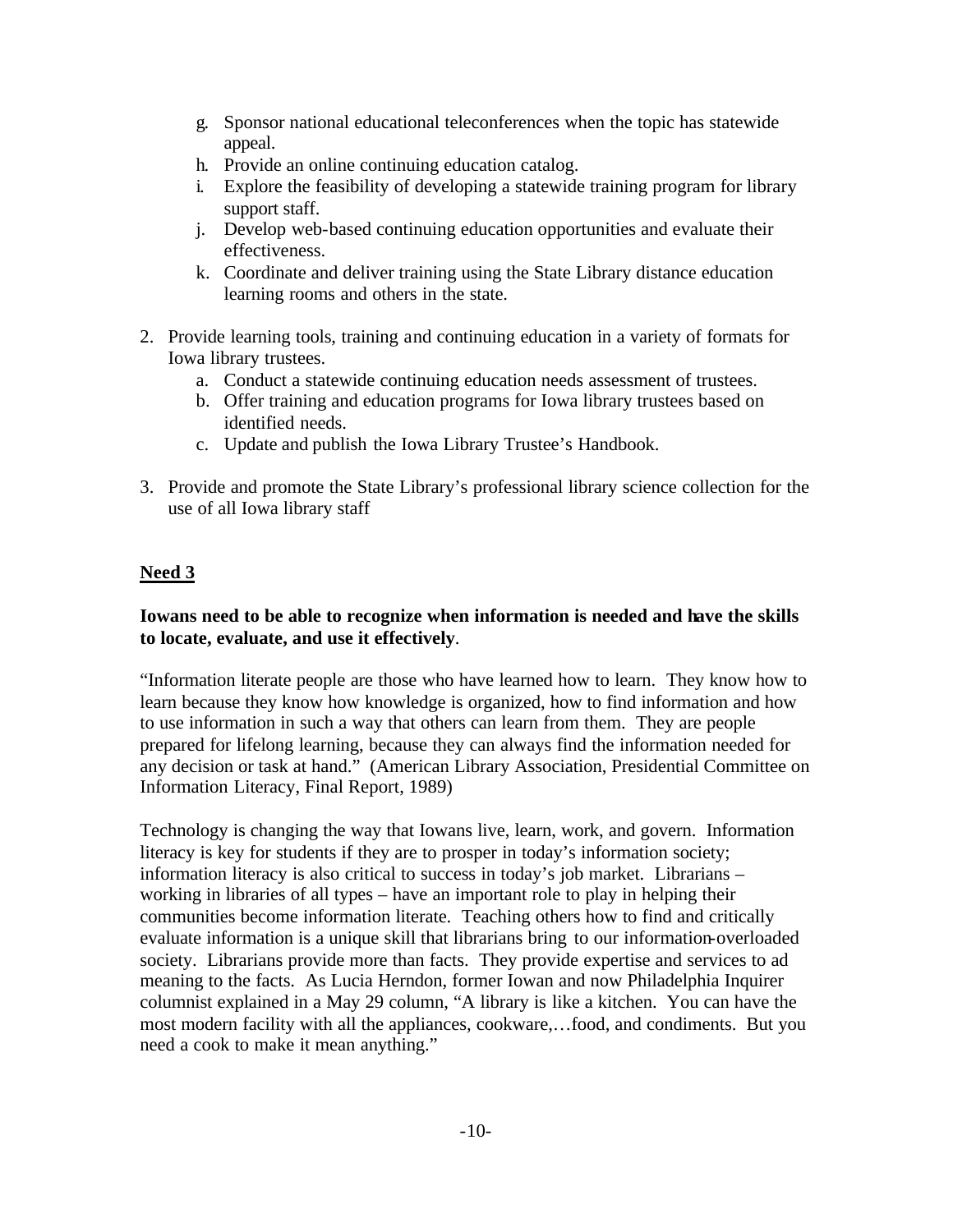Iowa libraries have always played a critical role in lifelong learning, but not all Iowans are aware of the services and resources that libraries provide. Iowa librarians need to aggressively promote themselves as information literacy experts, and must see this developing role of the librarian as teacher and information navigator as a key role for the success of libraries of all types. Iowa librarians are already beginning to recognize the opportunities for partnerships among libraries of all types in promoting and teaching information literacy concepts.

Graduation requirements of public schools and institutions of higher education increasingly include information seeking, analysis, and presentation skills designed to prepare young people for careers in the  $21<sup>st</sup>$  century. Without training, staffing, and collections designed to support the se requirements, students will find themselves "information poor" and unprepared to thrive in the  $21<sup>st</sup>$  century. In 1994, the Iowa legislature removed a requirement that school districts employ certified school library media professionals. The result has been the reduction or elimination of school library media positions, followed by reductions in collection budgets and deterioration of programs designed to teach information fluency. According to the Iowa Department of Education, reading test scores in Iowa had declined for the past eight years, but showed a slight improvement of less than one percent last year.

"Make the Connection," a study of Iowa school districts, found that reading test scores are higher with increases in weekly school library media staff hours per 100 students, total weekly library media staff hours per 100 students, print volumes per student, and periodical subscriptions per 100 students. To date, efforts to adopt new legislation requiring certified professionals in school libraries have failed.

#### **Goal 3: Position librarians to be recognized as the experts in helping Iowans become competent information consumers.**

#### **LSTA goals addressed:**

- *Expanding services for learning and access to information and educational resources in a variety of formats, in all types of libraries, for individuals of all ages. (Goal 1)*
- *Targeting library services to individuals…with limited functional literacy or information skills (goal 5)*

#### **Targeted Outputs**:

- 1. Provide all library staff members with an opportunity for training in information literacy by FY06.
- 2. Ensure that public relations strategies developed by FY05 include the role of the librarian in helping Iowans become competent information consumers.
- 3. Staff from 50% of public libraries will have participated in information literacy training by FY06.
- 4. Increase the number of persons using electronic resources in a typical week in public libraries by 10% from FY03 to FY07.
- 5. At least 10% of public libraries will report that they are offering after-school homework/information literacy programs from FY03 to FY07.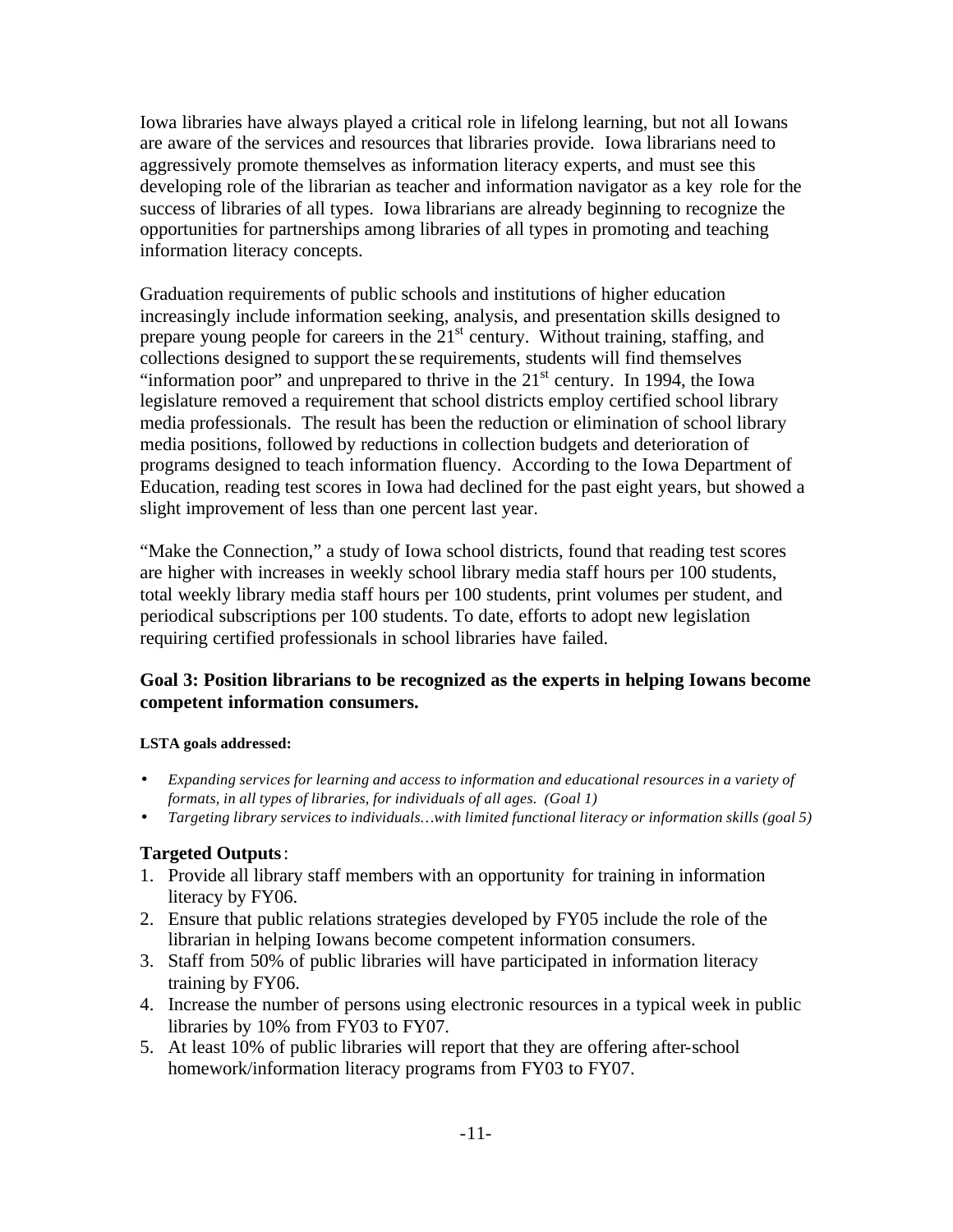- 6. Increase the number of classes in information literacy skill training offered by libraries of all types by 20% between FY03 and FY07.
- 7. Increase the number of school library media specialists taking part in the school library media impact study from 50% in FY01 to 80% by FY06.

#### **Targeted Outcomes**:

- 1. Between FY03 and FY06, 80% of library staff taking training on databases and webased resources will indicate on course evaluations that they have improved their familiarity and proficiency with using and demonstrating electronic resources.
- 2. In FY06, the school library survey will show a higher percentage of certified school library media specialists in school districts than reported in 2002.

#### **Selected Activities:**

- 1. Train Iowa library staff in information literacy strategies.
- 2. Encourage collaboration among Iowa libraries of all types in the development of information literacy training programs for library customers.
- 3. Support Iowa librarians as they improve and expand information literacy training and programs to enable Iowans to effectively find, evaluate, and use information.
- 4. Track information literacy training activities of Iowa libraries.
- 5. Develop and implement a marketing plan to increase awareness of the expertise and role of the librarian in teaching information literacy skills to library customers.
- 6. Encourage and advocate for strong school library media programs that include certified school librarians so that all Iowa students are information literate.
	- a. Track school library staff certification.
	- b. Study the correlation between reading scores and the presence of school library media specialists.
	- c. Disseminate study results to libraries, policy makers and the general public.
- 7. Promote after-school information literacy/homework programs in public libraries.
- 8. Appoint an Information Literacy Advisory Committee.

#### **Need 4**

#### **Iowa libraries need to continue to build collaborative efforts in order to better serve their customers.**

Iowa has a long history of resource sharing among libraries of all types. The Open Access program allows Iowans to borrow books and other materials in person at any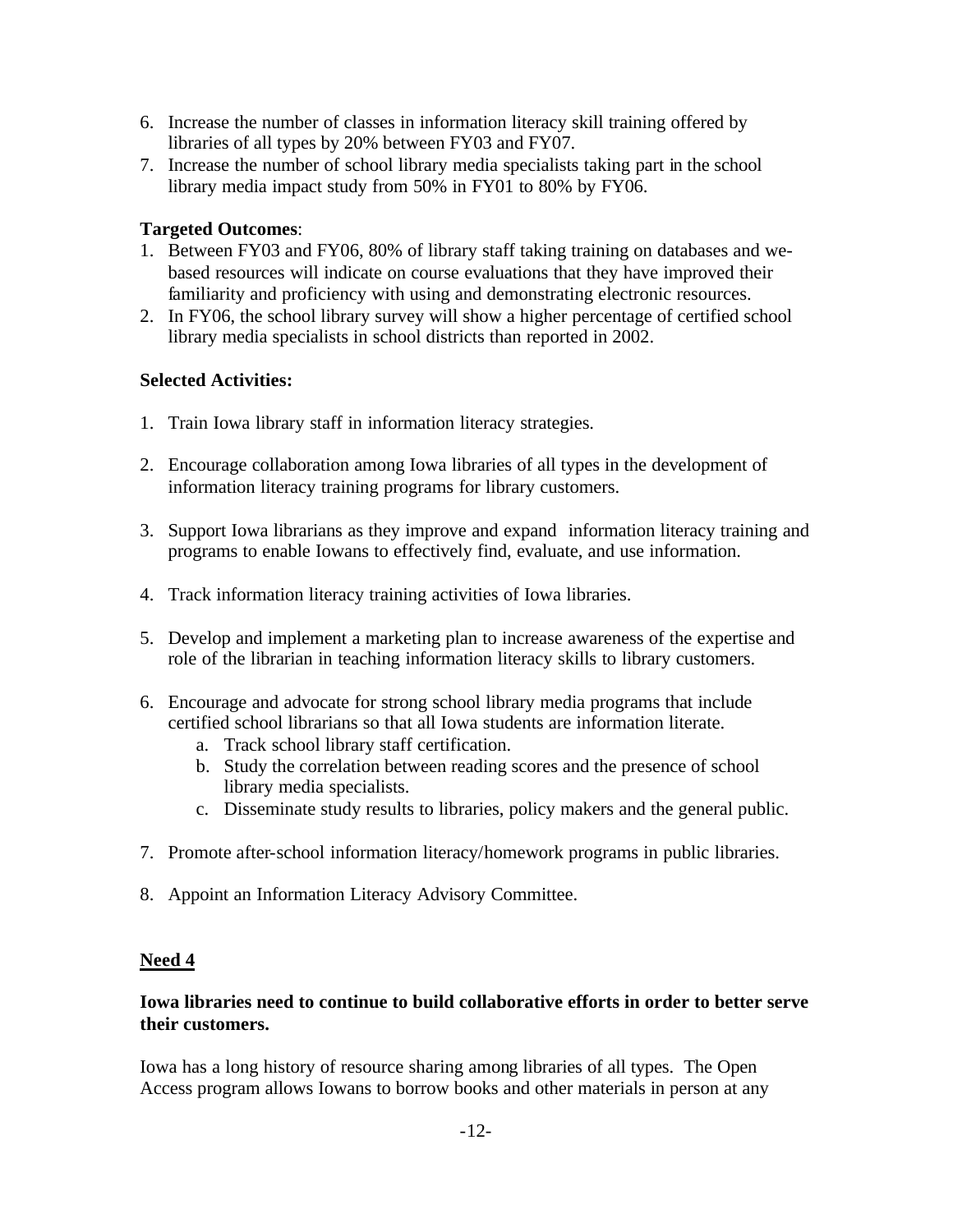participating library in the state. The number of items checked out annually through Open Access has increased 44.5 percent in the last six years from 1,976,860 to 2,856,710. The number of participating libraries increased from 596 to 629.

The Access Plus program provides Iowans equal access to library resources through interlibrary loan. The 623 participating libraries loaned 184,890 items in FY2001. Activity has increased 22.4 percent in the last six years from 141,444 to 184,890 items loaned annually. The number of participating libraries has increased from 579 to 623. Libraries of all types receive minimal reimbursement from the state to participate in Open Access and Access Plus.

Iowa libraries list their books and other materials on the statewide union catalog, the SILO Locator, which includes 13 million items. There are more than 500 interlibrary loan transactions every day (183,650 requests in FY02) among Iowa libraries using the web-based SILO interlibrary loan system.

While there is cooperation among libraries in resource sharing, additional collaborative efforts between libraries and with other organizations need to be encouraged. Iowa libraries are in the midst of challenges and opportunities that require a commitment to forge new alliances and ventures. Voluntary cooperatives involving all types of libraries could provide coordinated services and reduce duplication of effort, help meet changing customer needs, provide more opportunities for library programming and services, yet still allow libraries to maintain local control – an important value for Iowans.

Some new partnerships have been forged between different types of libraries. There are examples of academic and community libraries partnering to provide new programs, libraries of different types sharing catalogs, and library directors serving two different community libraries. Shared planning among the State Library, Library Service Areas and Area Education Agency media divisions – now required by the Code of Iowa – has the potential to facilitate multitype library collaborative efforts.

In 2001, the Iowa Legislature made changes that provide more options for local library governance. Previously, the Code of Iowa allowed only for the establishment of city libraries or county libraries. Now, a library district may be established and composed of one or more counties, one or more cities, or any combination of cities and counties. This allows for larger geographic areas, and more options and flexibility in creating local library governance structures. While libraries are beginning to see the possibilities of partnering with others to meet the needs of their customers, more models and incentives must be established to demonstrate and encourage the benefits of collaboration.

**Goal 4: Identify and encourage resource sharing and partnerships in order to help libraries provide effective, high-quality service to Iowans.**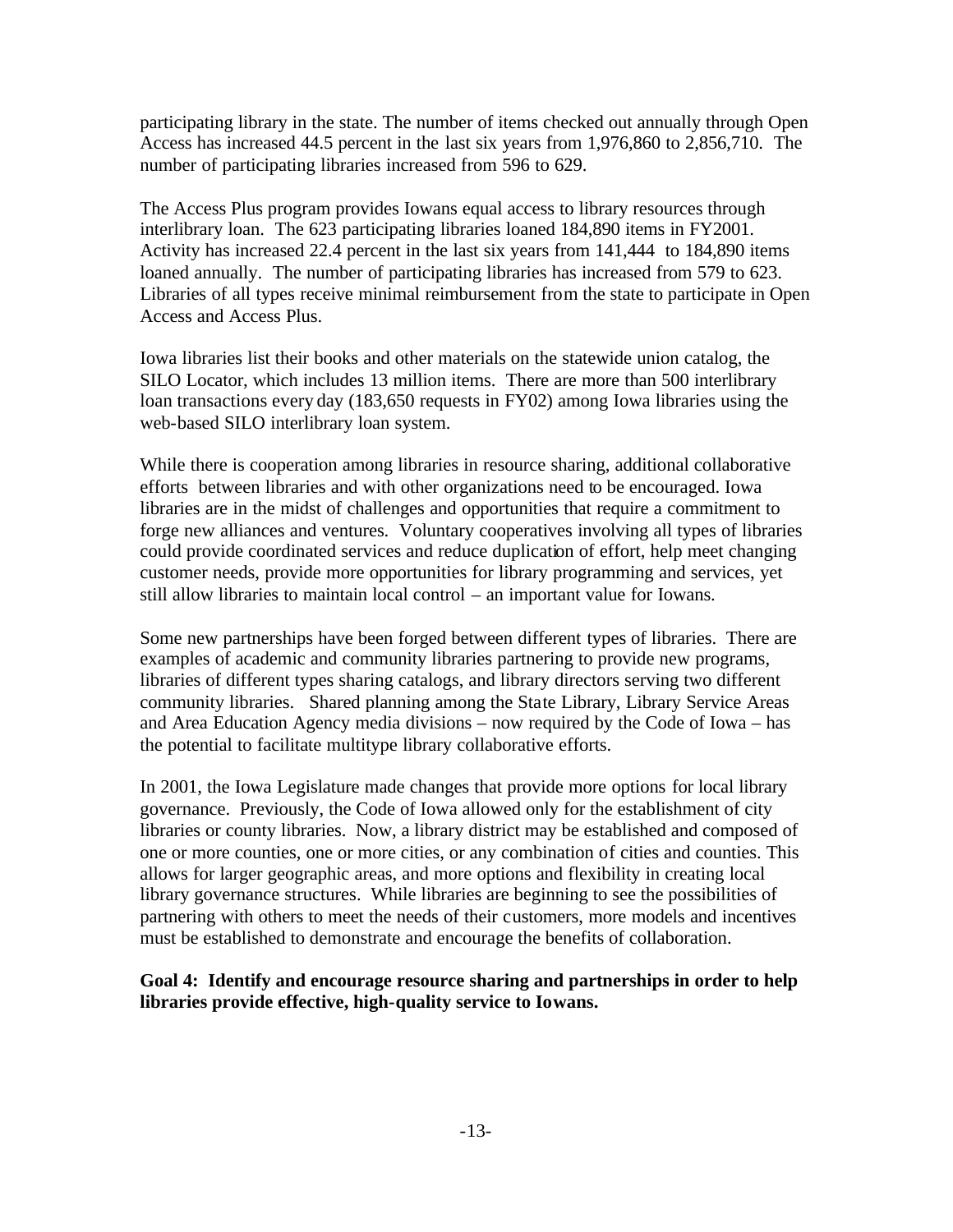#### **LSTA goals addressed:**

- *Expanding library services for learning and access to information and educational resources in a variety of formats, in all types of libraries, for individuals of all ages. (Goal 1)*
- *Developing library services that provide all users access to information through local, state, regional, national and international electronic networks (Goal 2)*
- *Providing electronic and other linkages among and between all types of libraries. (Goal 3)*
- *Developing public and private partnerships with other agencies and community-based organizations. (Goal 4)*

#### **Targeted Outputs:**

- 1. Increase the total number of libraries participating in SILO interlibrary loan from 688 to 750 from FY03 to FY07.
- 2. Increase the number of non-public libraries participating in SILO interlibrary loan from 144 to 200 from FY03 to FY07.
- 3. Increase the number of Z39.50 library catalogs that can be accessed in real time through SILO broadcast searching to 10 (none currently) by FY07.
- 4. Increase the number of library districts to 7 (none currently) by FY07.

#### **Targeted Outcomes**:

- 1. 80% of SILO interlibrary loan participants will indicate they are satisfied with the service they receive from the State Library by FY06.
- 2. 80% of public library directors will be aware of changes in the law that allow for the formation of library districts by FY06.

#### **Selected Activities:**

- 1. Coordinate and support statewide resource sharing programs.
- 2. Encourage and support library cooperative projects.
- 3. Explore and publicize models for local library governance structures.
- 4. Update and publish the Iowa Joint Use Library Guide, a publication that explores the option and issues associated with joint school and public library facilities.
- 5. Encourage and develop partnerships between the State Library and other libraries and library allies.
	- a. Continue to work closely with Library Service Areas to plan and deliver services to Iowa libraries.
	- b. Increase State Library collaboration with school libraries and the Area Education Agency media divisions.
	- c. Increase State Library collaboration with academic libraries.
	- d. Work closely with the Iowa Library Association to improve and advocate for Iowa libraries.
	- e. Develop partnerships between the State Library and state agencies.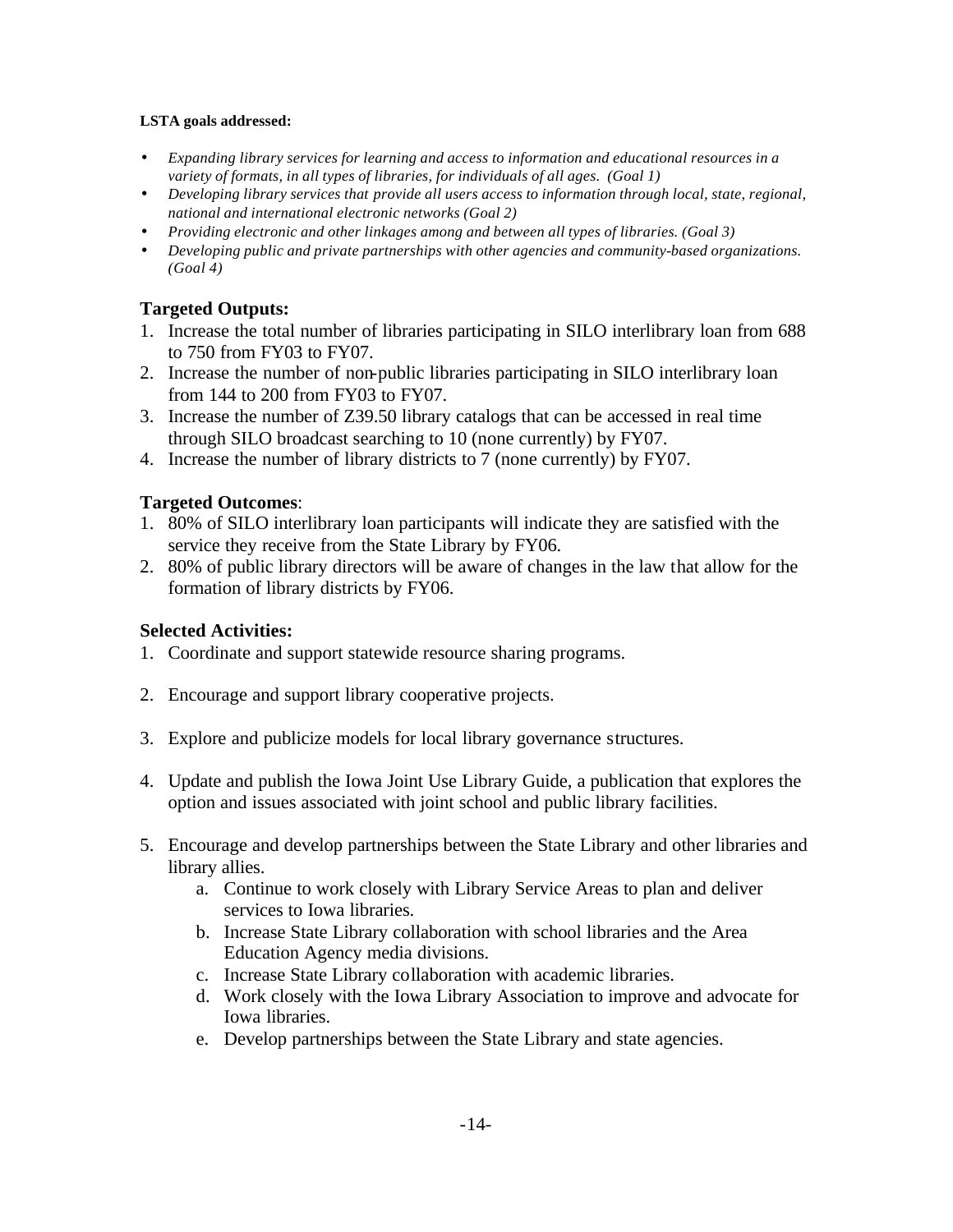- f. Encourage collaborative projects between the State Library and the Department of Cultural Affairs, as well as other library/museum partnership projects.
- g. Develop and maintain State Library participation in partnerships which increase awareness of library services and resources, benefit Iowa libraries, and/or achieve progress toward LSTA goals.
- 6. Support SILO statewide resource sharing
	- a. Support ongoing access to the Iowa Locator for all Iowans.
	- b. Implement web-based submission of MARC records to the Locator.
	- c. Fully implement the Z39.50 protocols to include broadcast searching of online catalogs.
	- d. Encourage and support continued retroconversion of Iowa library bibliographic records from non-MARC to MARC format, for addition to the Iowa Locator.
	- e. Implement web-based electronic discussion lists.
	- f. Encourage and support interlibrary loan for all types of libraries.

#### **Need 5**

#### **To best serve Iowans, Iowa libraries need state-level leadership and statewide library advocacy, coordination and planning.**

The State Library of Iowa is the leader in developing goals and initiatives for the future of library services in Iowa, and is committed to building strong relationships with all types of Iowa libraries. The Code of Iowa mandates that the State Library:

- 1. Coordinate a statewide interlibrary loan and information network among libraries, which increases cooperation among all types of libraries.
- 2. Develop and adopt, in conjunction with the Iowa Library Service Areas, long-range plans for the continued improvement of library services.
- 3. Develop, in consultation with the Iowa Library Service Areas and the Area Education Agency Media Centers, a biennial unified plan of service and service delivery.
- 4. Establish and administer a statewide continuing education program for librarians and trustees.
- 5. Provide libraries with advice and counsel in specialized areas that may include, but are not limited to, building construction and space utilization, children's services, and technological developments.
- 6. Obtain from libraries reports showing the condition, growth, and development of services provided and disseminate this information in a timely manner to the citizens of Iowa.
- 7. Establish and administer certification guidelines for librarians not covered by other accrediting agencies.
- 8. Foster public awareness of the condition of libraries in Iowa and of methods to improve library services to the citizens of the state.
- 9. Establish and administer standards for state agency libraries, Iowa Library Service Areas, and public libraries.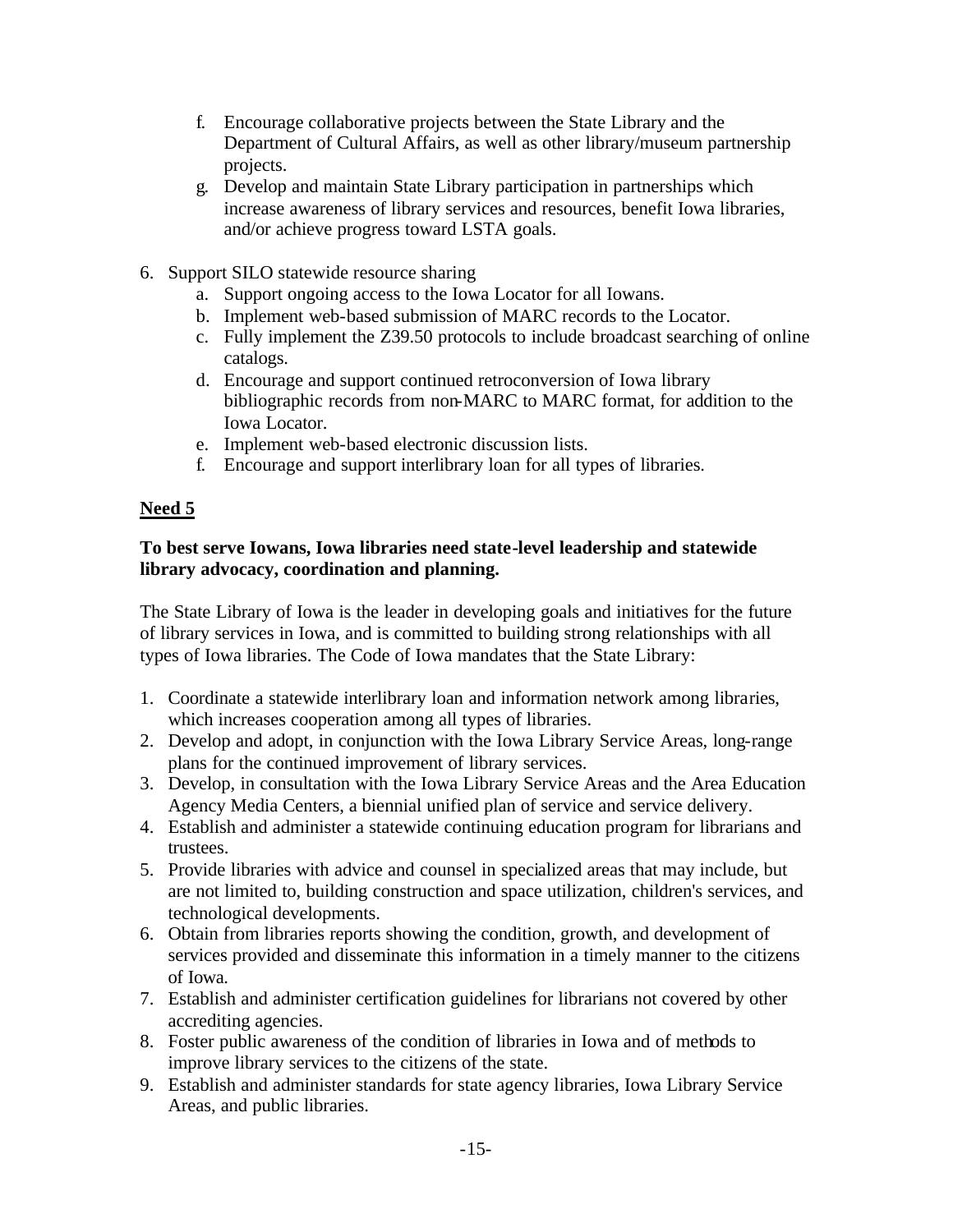Because of its mission, history and legislative mandate, the State Library is uniquely positioned to serve Iowa libraries, and thus Iowans, by providing leadership, advocacy, coordination and planning.

#### **Goal 5: Strengthen Iowa's libraries through state level leadership and statewide library advocacy, coordination and planning.**

#### **LSTA goals addressed:**

- *Expanding services for learning and access to information and educational resources in a variety of formats, in all types of libraries, for individuals of all ages*. *(Goal 1)*
- *Developing library services that provide all users access to information through local, state, regional, national, and international electronic networks. (Goal 2)*
- *Developing public and private partnerships with other agencies and community-based organizations. (Goal 4)*

#### **Targeted Outputs:**

1. By FY07, 80% of Iowa libraries of all types will submit annual survey data.

#### **Targeted Outcomes:**

- 1. By FY06, a survey of Iowa library staff will show that 80% believe the State Library provides effective leadership for Iowa libraries.
- 2. By FY06, a survey of Iowa library staff will show that 80% are satisfied with the programs, services and customer service provided by the State Library.
- 3. County support for Iowa public library services per \$1,000 assessed valuation will increase from \$0.17 in FY03 to \$0.34 in FY07.

#### **Selected Activities:**

- 1. Provide state level leadership for Iowa libraries.
	- a. Plan and communicate services and programs with the Iowa Library Service Areas and the Area Education Agencies.
	- b. Seek out and initiate opportunities for Iowa libraries.
	- c. Work with the Iowa Department of Management to conduct a study of city and county funding for library services.
	- d. Partner with the Iowa Library Association to develop a statewide leadership institute.
- 2. Inform Iowans about the condition of Iowa libraries.
	- a. Collect and disseminate statistical information regarding all types of Iowa libraries to the general public, decision-makers and libraries.
	- b. Disseminate library related news releases to the media, including information about services currently offered and new services.
	- c. Exhibit at trade shows, conferences and other public events.
	- d. Work with the Iowa Library Service Areas to provide assistance to Iowa libraries in telling the library story, including the use of Web Connect.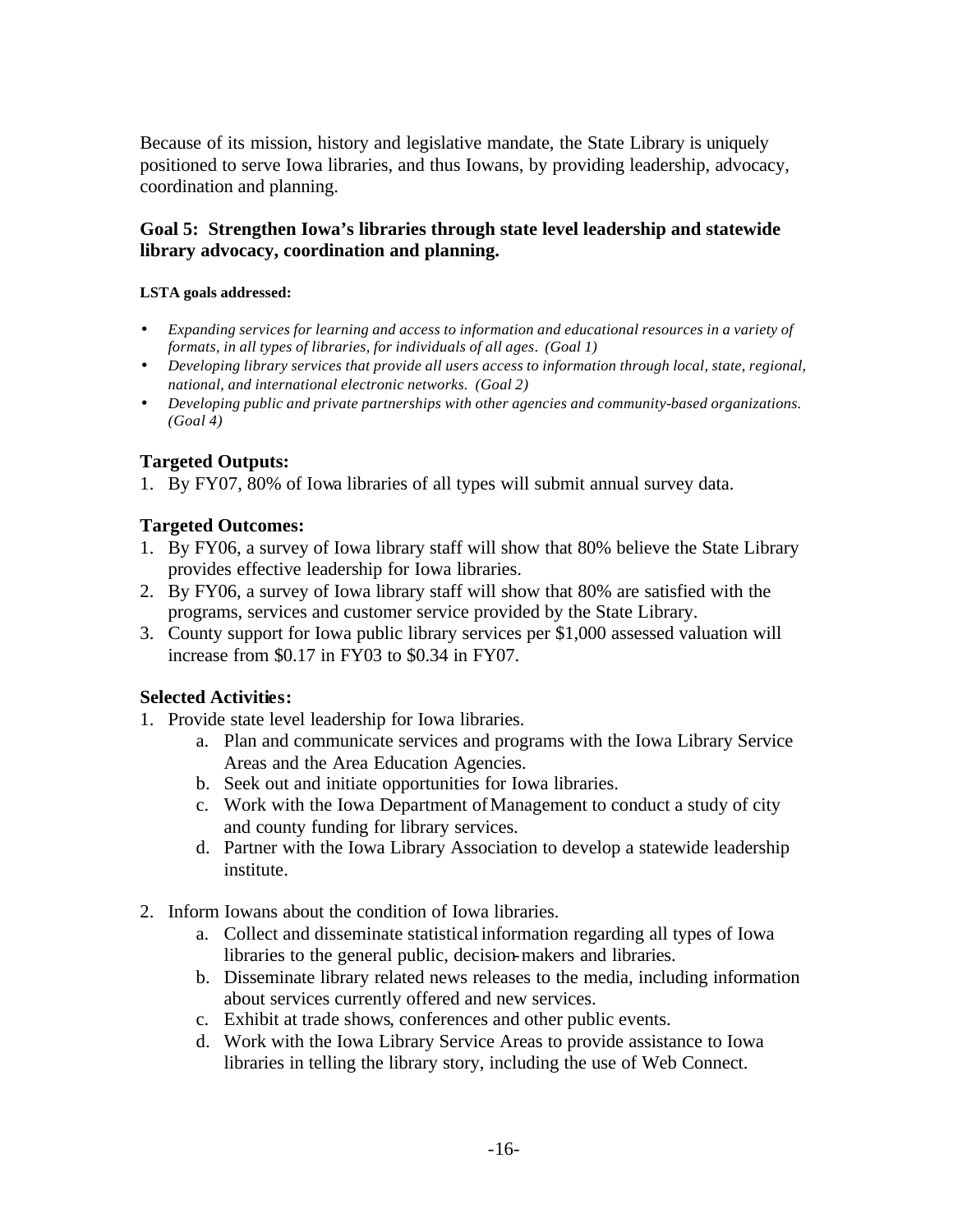- 3. Strengthen Iowa's libraries through consultation, education and coordination services from State Library staff.
	- a. Manage the standards and accreditation program for public libraries.
	- b. Manage direct state aid and other funding programs for libraries.
	- c. Provide consulting in the areas of youth services, building issues and technology.
	- d. Manage the certification program for public librarians.
	- e. Coordinate continuing education for library staff and trustees statewide.
	- f. Acquire equipment and resources needed to provide library development programs and services.
	- g. Coordinate Gates grants for Iowa libraries.
	- h. Review and certify Universal Service technology plans.
	- i. Provide professional development for State Library and Iowa Library Service Area staff.
	- j. Inform Iowa libraries and other State Library customers about programs, services and initiatives through the State Library newsletter, *Footnotes*; the State Library Annual Report; the Annual Plan of Service, the Iowa Library Directory, and other publications, electronic mail lists, and the State Library web site.
	- k. Collect and distribute state government documents to depository libraries.
	- l. Schedule use of Iowa Communications Network two-way video classrooms for Iowa libraries.
- 4. Provide coordination for the Iowa Center for the Book activities.
- 5. Provide planning and ongoing evaluation of projects and services funded by LSTA and administer the LSTA program in cooperation with the IMLS.
	- a. Provide sub-grants.
	- b. Support the LSTA Advisory Council and solicit members' input.
	- c. Incorporate priorities of the Iowa Commission of Libraries, the State Library's policy making board, into LSTA funded programs and services.
	- d. Submit an annual LSTA report and five-year evaluation.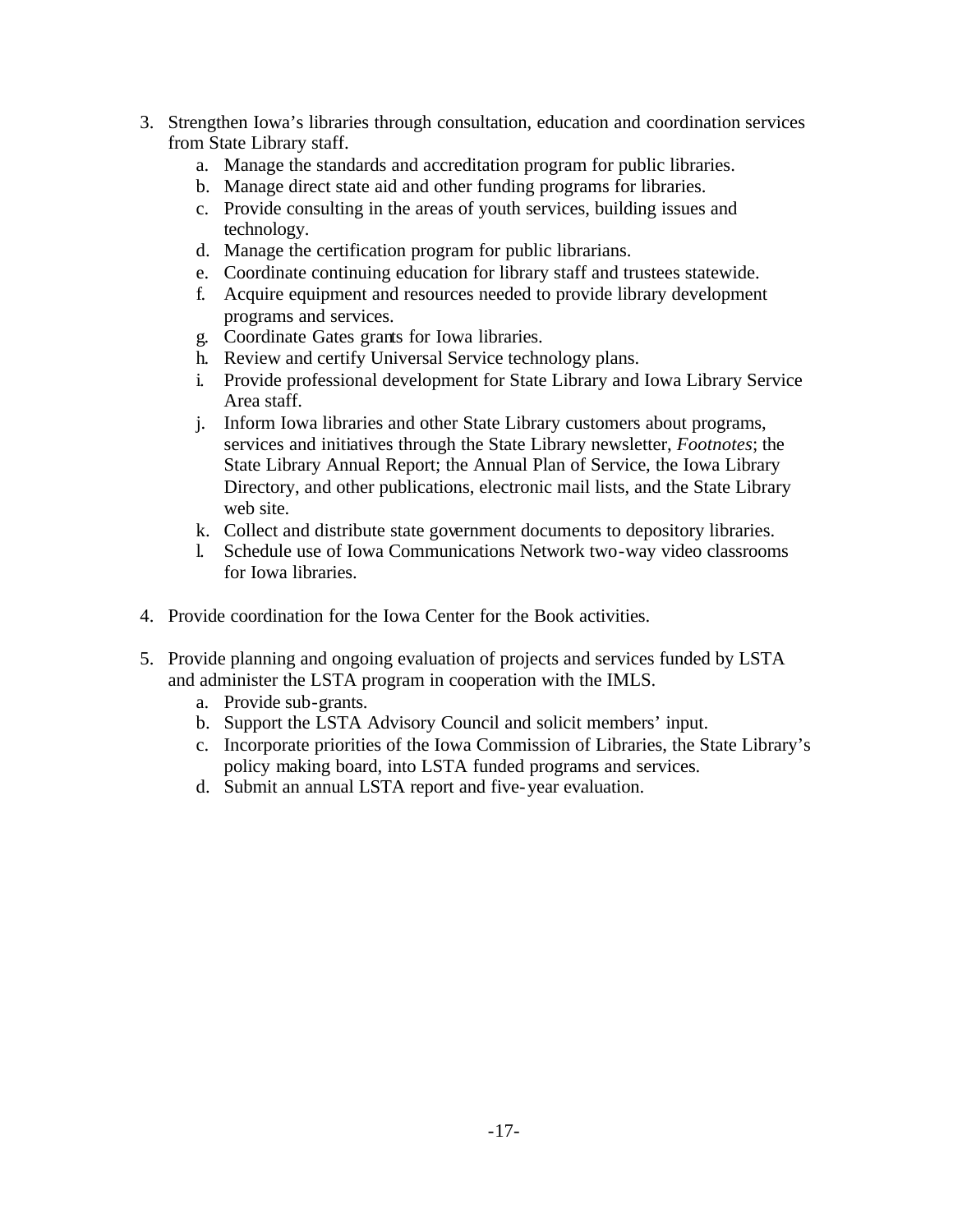#### **Evaluation Plan**

Targeted outputs and outcomes identified in the plan include measurement strategies which will be monitored by State Library staff. Customer feedback will be sought as described in the stakeholder involvement and communications sections below. Subgrantees are requested to provide outcome-based evaluation results.

#### **Stakeholder Involvement / Summary of Planning and Implementation Procedures**

Statewide library priorities established in early 2001 by the Iowa Commission of Libraries, the governing authority of the State Library of Iowa, were used as the foundation for the development of the Iowa LSTA plan. The Commission priorities were based on the work of a 46–member Library Services Task Force, which spent five months in 2000 formulating recommendations on positioning libraries to effectively and efficiently meet the future needs of Iowa.

The other document which served as a foundation for the LSTA plan was the Plan of Service FY2003-2005, developed in 2001 by staff of the seven Library Service Areas (regional library support agencies) and Library Development staff from the State Library. Using the PLA planning model, this group independently identified needs and priorities which were consistent with those previously articulated in the Commission of Libraries priorities.

The Iowa LSTA plan therefore represents a synthesis of two other recent major planning documents. The Commission of Libraries priorities and the Plan of Service FY2003- 2005 are such an integral part of the LSTA plan that any action toward implementation of either moves the LSTA plan forward also. The Iowa Commission of Libraries believes that it is beneficial not only for State Library staff but also for the Iowa library community to have library goals aligned and focused in this way.

The State Library received input and suggestions about the proposed Five-Year Plan from the LSTA Advisory Counc il, and also notified the Iowa library community that the goals and activities set forth in the plan were available on its web site. Comments and suggestions were encouraged and received. During its development, drafts of the plan were shared with Library Service Area staff and trustees and Area Education Agency media division staff. The plan was reviewed on several occasions by the Iowa Commission of Libraries, and was approved by the Commission on August 27, 2002.

The LSTA Advisory council meets regularly to discuss and review LSTA grant applications. Their advice is also solicited when reviewing outcomes of LSTA programs and developing new initiatives, and their suggestions are requested regarding implementation and evaluation of the overall LSTA plan.

The State Librarian and other state library staff are active in statewide programs and attend numerous library-related meetings and educational sessions throughout the state, where they often present a "State Library Update." This provides an opportunity for state library staff to receive feedback about LSTA plan implementation directly from customers.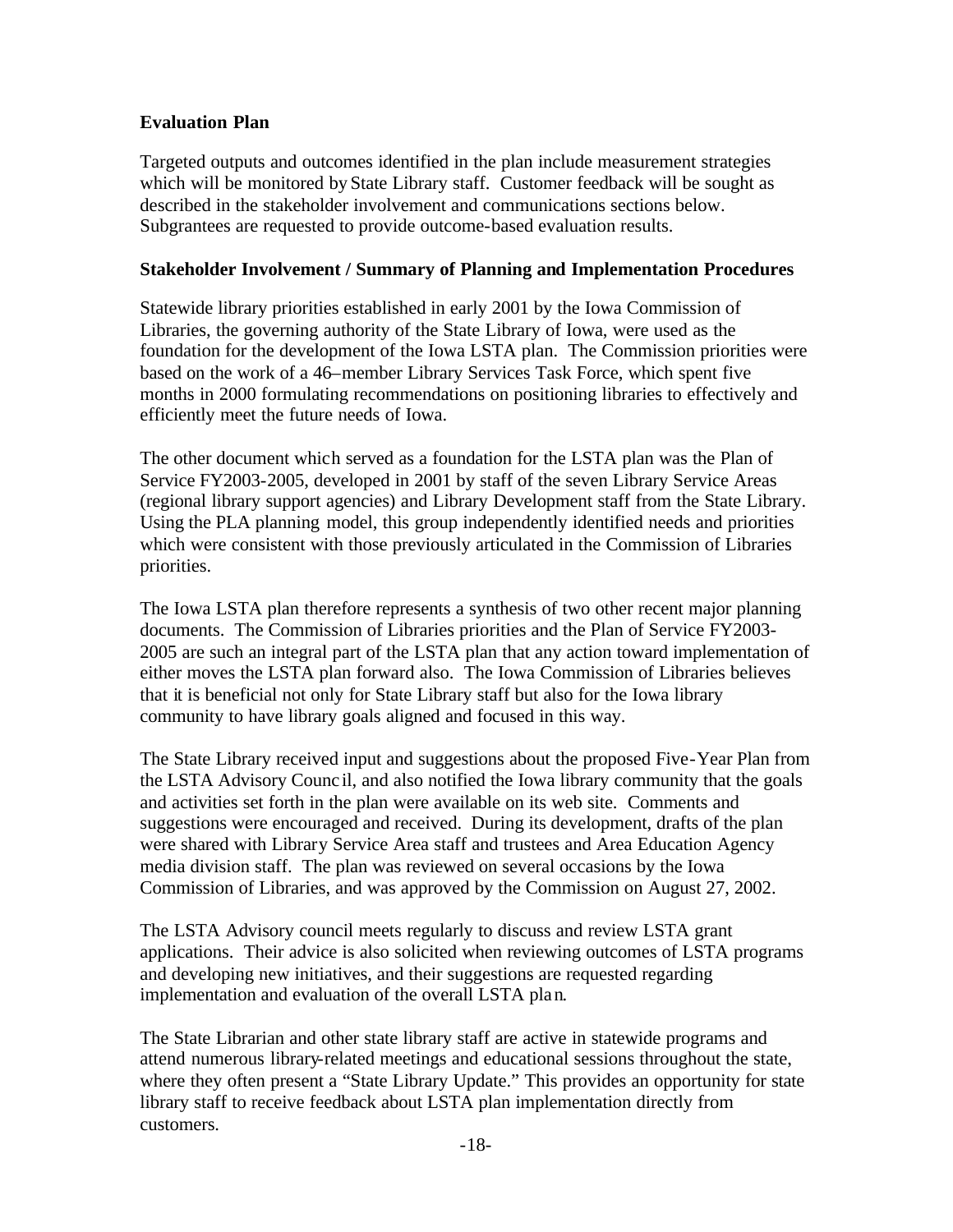Feedback regarding implementation of the LSTA plan will be frequently received from Library Service Area staff, because of the close linkage between the LSTA plan and the Plan of Service FY 2003-2005. Input regarding the LSTA plan will also be sought, at least annually, from Area Education Association media directors and the Iowa Commission of Libraries, as well from members of the LSTA Advisory Council.

Information about State Library customer needs and expectations is also gathered through customers surveys, focus groups, workshop evaluations and advisory groups.

#### **Communication Procedures**

The LSTA Five Year Plan 2003-2007 will be published to the State Library's web site. The web site has recently been redesigned, and LSTA information can be easily accessed from the web site main page: www.silo.lib.ia.us. The Plan will also be published in print form, and will be available to all Iowa libraries, and other interested parties, on request. Printed copies will be sent to each Iowa Library Service Area for distribution to their boards of trustees, and to the director of the media division of each Area Education Agency.

Each year, an annual report will be submitted to the Institute of Museum and Library Services (IMLS). Copies will be distributed online and in print. The State Library's newsletter, *Footnotes*, and other means of communication such as electronic mailing lists will be used to notify the Iowa library community of updates, significant programs and new projects.

#### **Monitoring Procedures**

The State Library will monitor the Five-Year plan annually, paying special attention to identified outcomes and outputs. An annual report will be submitted each year to IMLS. Appropriate staff at the State Library will implement, administer, monitor and evaluate programs as required. Goals, objectives and activities will be reviewed annually by the Iowa Commission of Libraries and the LSTA Advisory Council. Changes will be communicated to, and implemented by, stakeholders and State Library staff and sent to IMLS in the form of plan amendments. Subgrantees will be required to submit interim and final reports, and may also be monitored by site visits.